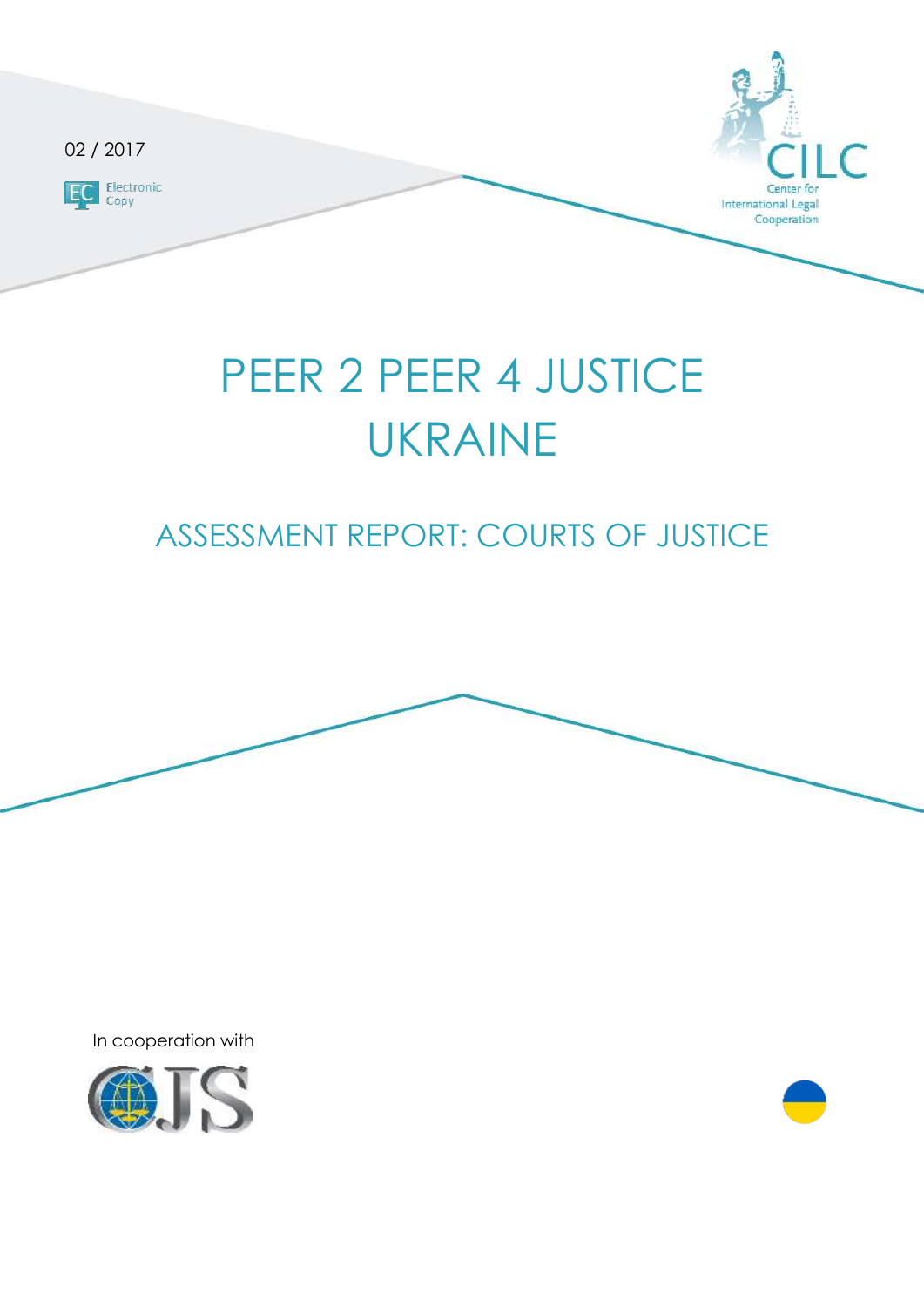This report has been drafted in the framework of the Peer 2 Peer 4 Justice – Phase I project that is designed and implemented by the Center for International Legal Cooperation (CILC) and the Centre for Judicial Studies (CJS). This project is funded by the Matra Programme of the Netherlands Ministry of Foreign Affairs. The contents of this report are the sole responsibility of CILC and CJS, and can in no way be taken to reflect the views of the Netherlands Ministry of Foreign Affairs.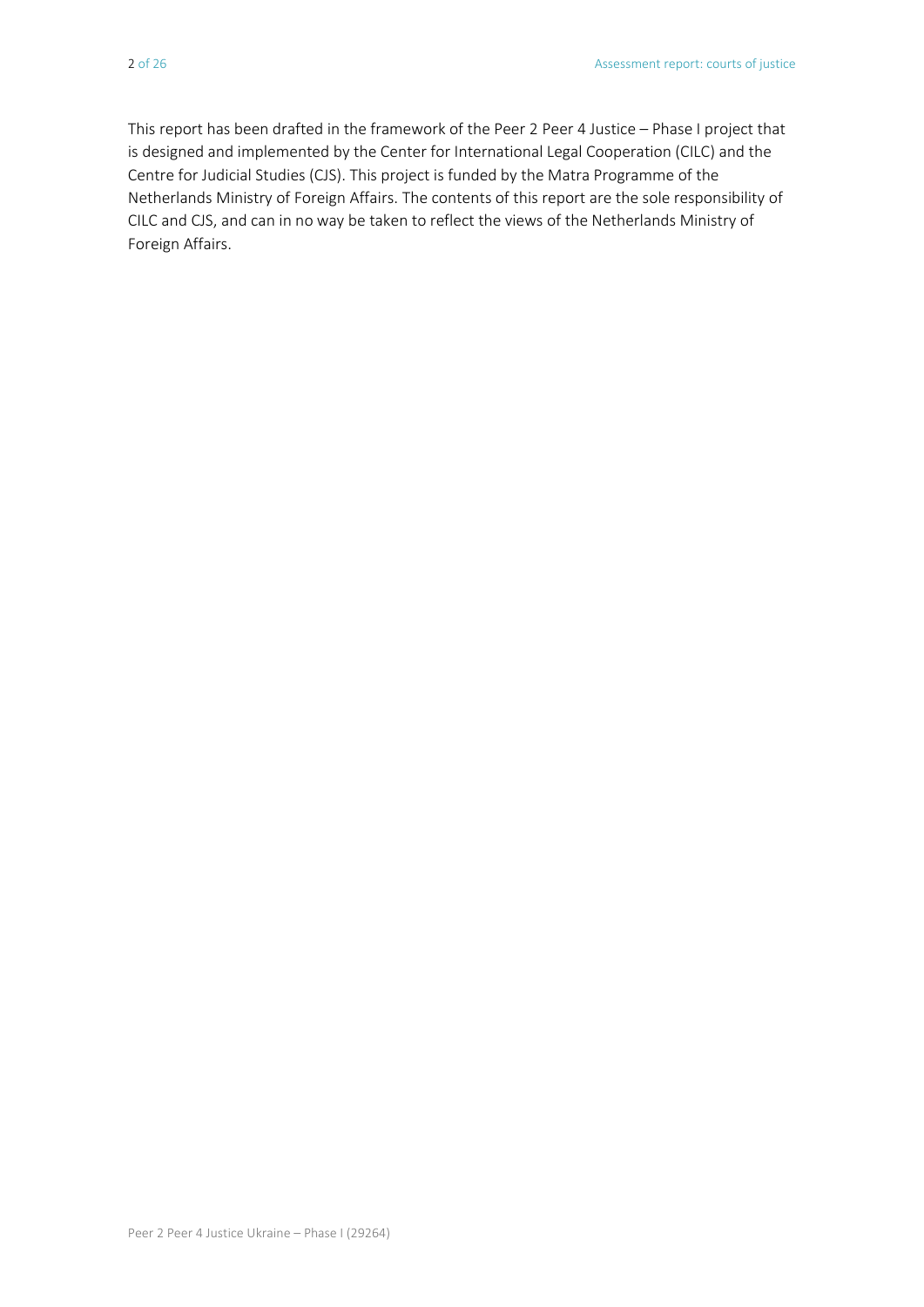#### Contents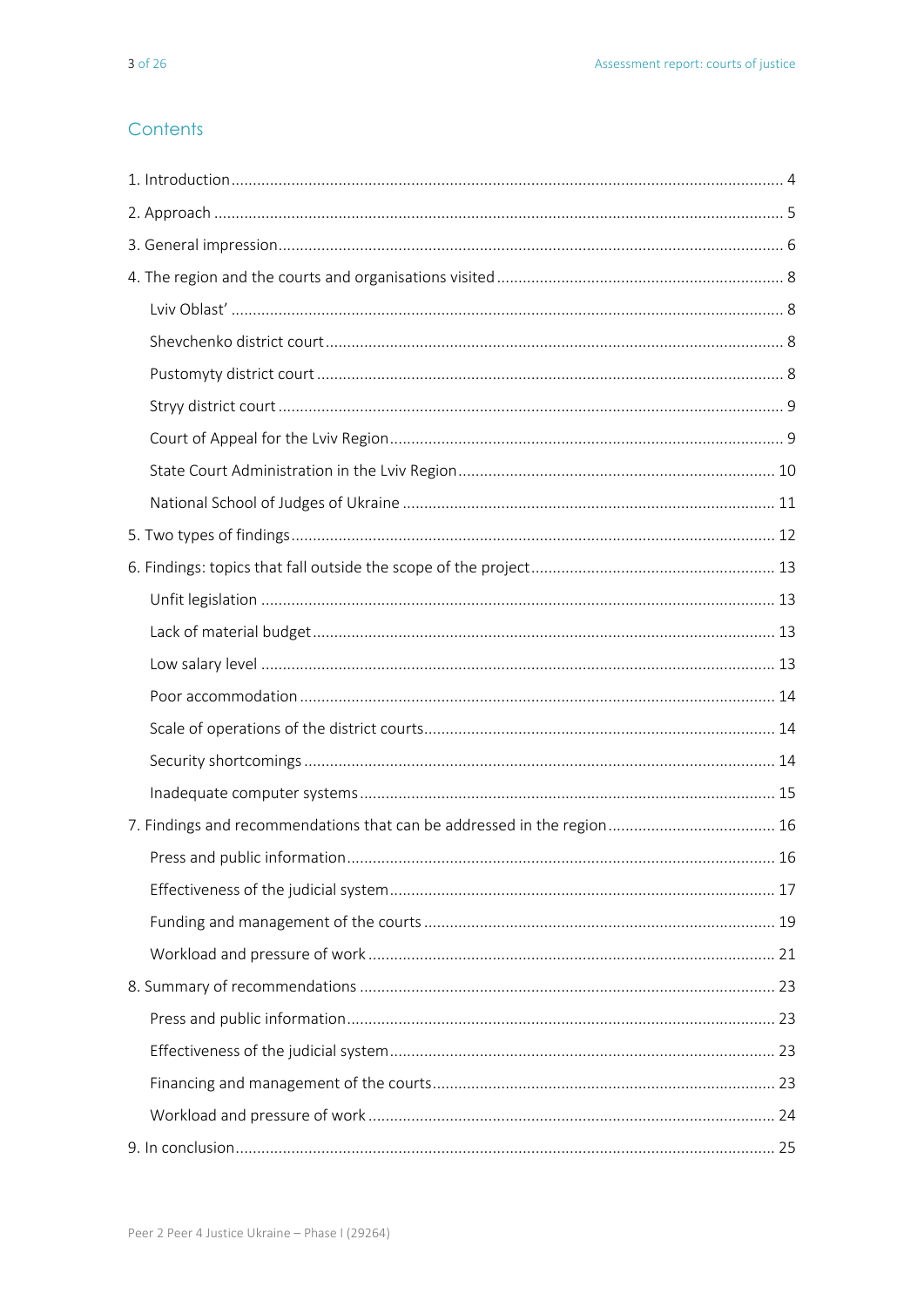# 1. Introduction

Phase I of the *Peer 2 Peer 4 Justice Ukraine* project started in October 2016. This is a collaborative project between the Center for International Legal Cooperation and the Centre for Judicial Studies, financed by the Dutch Ministry of Foreign Affairs. The aim of the project is to strengthen the rule of law in the Lviv region of Ukraine. Phase 1 consists of an in-depth assessment of the playing field of the courts in the region, followed by a presentation of the resulting recommendations. The report will then be completed, and the report and the proposals for future actions will be adopted (phase II). Two experts from the Netherlands are involved in phase I, reporting on problems facing the judicial system, namely J.J.I. Verburg, LLM, former President of the Appeal Court of The Hague, and M.C. van der Jagt, LLM, former Board Member of the District Court of North Holland.

At the request of the CILC and CJS, both experts were in Lviv, Ukraine, in the period from 27 November up to and including 10 December 2016, when they visited four courts in the Lviv region, as well as two agencies associated with the courts. These were the (general) district courts of Lviv/Shevchenko, Pustomyty and Stryy, and the (general) Court of Appeal for the Lviv region (Lvivskaja Oblast'). They also spoke with representatives of the regional office of the State Court Administration (SCA) and the regional branch of the National School of Judges of Ukraine (NSJU). They were accompanied and supported by Mr Andriy Aleksyeyev (legal expert, CJS) and Ms Lily Kuznetsova (interpreter). On the first day, Mr Lino Brosius (CILC) and Ms Natalia Vereshchinska (CJS) were also present. Their tasks were (i) to carry out an assessment at these courts based on a questionaire drawn up previously (and agreed with CJS) and (ii) to formulate practical recommendations for the way in which the expertise available within the Dutch judicial system can be applied in the current reform of the judicial system in Ukraine.

The experts were impressed with the commitment of the judges and staff – both of the courts and the agencies mentioned – with whom they spoke, and of the hospitality and openness with which they were received. This contributed to the following report and the recommendations contained in it. The mission was welcomed positively and it is clear that the results are eagerly awaited. The experts wish to thank heartily all those who made such efforts to assist them for the information and support they provided. The initial impressions and the structure of the report were discussed with the expert from CJS both during the mission and at its conclusion. A preliminary version of the report was also submitted to CJS. All the findings, including any inaccuracies or omissions in this definitive report, are the full responsibility of the Dutch experts.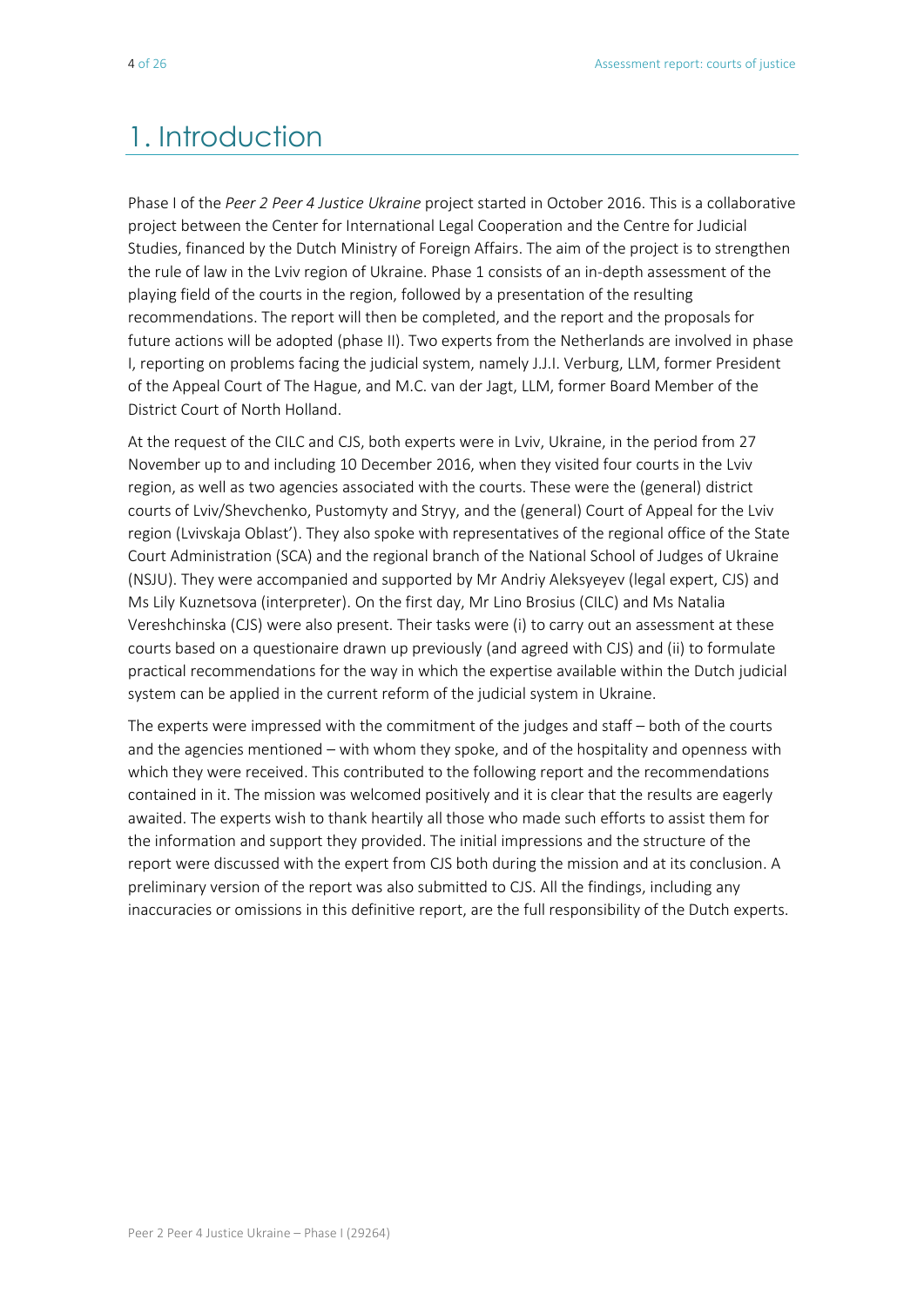# 2. Approach

Before travelling to the Lviv region, the experts drew up an assessment framework together with CILC and CJS, in the form of an extensive questionnaire that served as a guideline for the discussions. The idea behind this was that applying this framework would help ensure consistency in the topics reviewed in all the discussions. The assessment framework focuses on such topics as the size of the organisation, the range of cases handled, the way the work process is organised, how the courts are financed, external relations, quality monitoring, the communication function, staffing policy, information technology and office accommodation. Obviously, it was not possible to include all the questions in the framework in all the discussions. Each time, a selection was made from the questionnaire, bearing in mind the function of the discussion partner and the available time. Taking the interviews as a whole, all the questions were addressed. The framework is available on request.

During the ten working days that the experts spent in the Lviv region, they visited each of the courts selected for two days. They also held discussions as planned in advance and attended one or more hearings, or parts of hearings. A separate day was taken up with discussions with the SCA. The first day of the visit was devoted to introducing the assessment team to the presidents of the courts to be visited; on the same day an introductory visit was made to the director of the SCA (who was unavailable later) and a discussion was held with the regional director of the NSJU, in the presence of one of the vice-rectors of the national branch of the NSJU from Kiev.

The visits to the courts followed a set pattern. Discussions were held with the Head of the Court, the court manager, the judicial assistants and the court clerks. The sequence and the size of the delegations differed, but each visit started and finished with a discussion with the Head of the Court. A total of 41 discussions were held, in some cases with a single person, but generally with a small group of people. Four hearings were attended. The complete programme is available on request.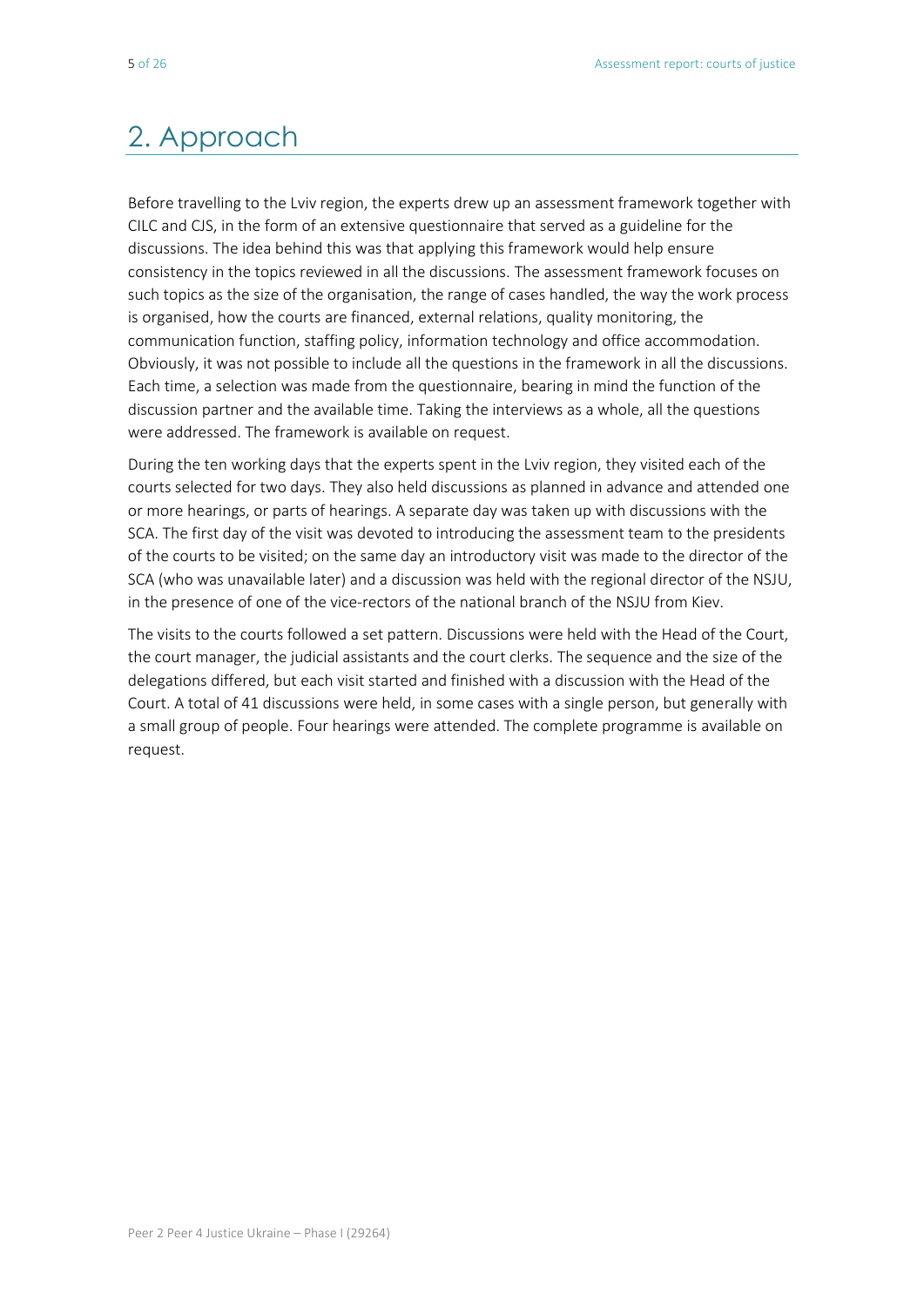# 3. General impression

The judicial system in Ukraine has undergone major changes in recent years; changes that are aimed at least to some extent at making the system more transparent and less susceptible to corruption. The flipside of these changes is that there has been an increase in bureaucracy and countless new laws have been introduced that give little scope for staff to organise their own daily work. A continuous flow of new laws and amendments to laws means a heavy workload for judges and staff at the courts. With the budget available to the SCA, the courts can make very little progress with rectifying material deficiencies. The level of satisfaction with the remuneration of judges and staff is low, and the direct political interference in the daily functioning of the judicial system is universally denounced.

One issue that was immediately apparent was the inflexible nature of a number of (legal) regulations, which have ostensibly been introduced to avoid abuses and to make the activities of judges more transparent. The allocation of cases, for example, is fully automated; there is little or no room for specialisation, audio recordings are made of all hearings, the time allowed for handling cases is very tight and the district courts have no budgetary autonomy at all.

The judicial system in Ukraine is moreover undermined by poor – or at the very least poorly considered – legislation. One instance of this is the change in the law relating to the possibility of voluntary retirement, which has resulted in the departure of 30% of the judges at the Court of Appeal in Lviv. The procedure for filling vacancies is so laborious that the first influx of new judges is not expected until the autumn of 2017.

One particular change that has serious consequences for the district courts is the appointment of judges after their first temporary five-year contract. This system was amended in 2014, but to date without there being any satisfactory transition arrangement in place. As a consequence, some 900 judges who have successfully completed their temporary term of office have not been re-appointed and this number will continue to increase until 2019 if no solution is found. They receive a salary and carry out work for their court, but they are unable to conduct hearings or pass sentences. They are currently 'transition judges' operating in a kind of vacuum. Ukraine has around 9,000 judges, which means that some 10% of them are unable to fulfill their duties.

The statutory system of attaching judicial assistants to an individual judge under a system of patronage means that in all cases where a judge leaves or changes position, the assistant attached to the judge has to be dismissed. These assistants are paid by the SCA, but in terms of their job, position and authority are subordinate and, as it were, an adjunct to the judge for whom they work.

The current state of the judicial organisation in Ukraine can to some extent be compared to that in the Netherlands in the 1980s: a strong, centralised organisation where a start has been made on automation, heavily overburdened, lacking the necessary material facilities and suffering a seriously inadequate standard of accommodation. Only the confidence in the judicial system and the judges themselves is not comparable. This aspect has been reasonably stable and at an appropriate level in the Netherlands for many years; Ukraine is lagging behind on this issue, which up to a certain point can be attributed to the deplorable state of the judicial system when the Soviet Union collapsed and Ukraine became independent in 1991. It is crucially important for the judicial system that judges are seen as trustworthy, but in Ukraine the level of confidence in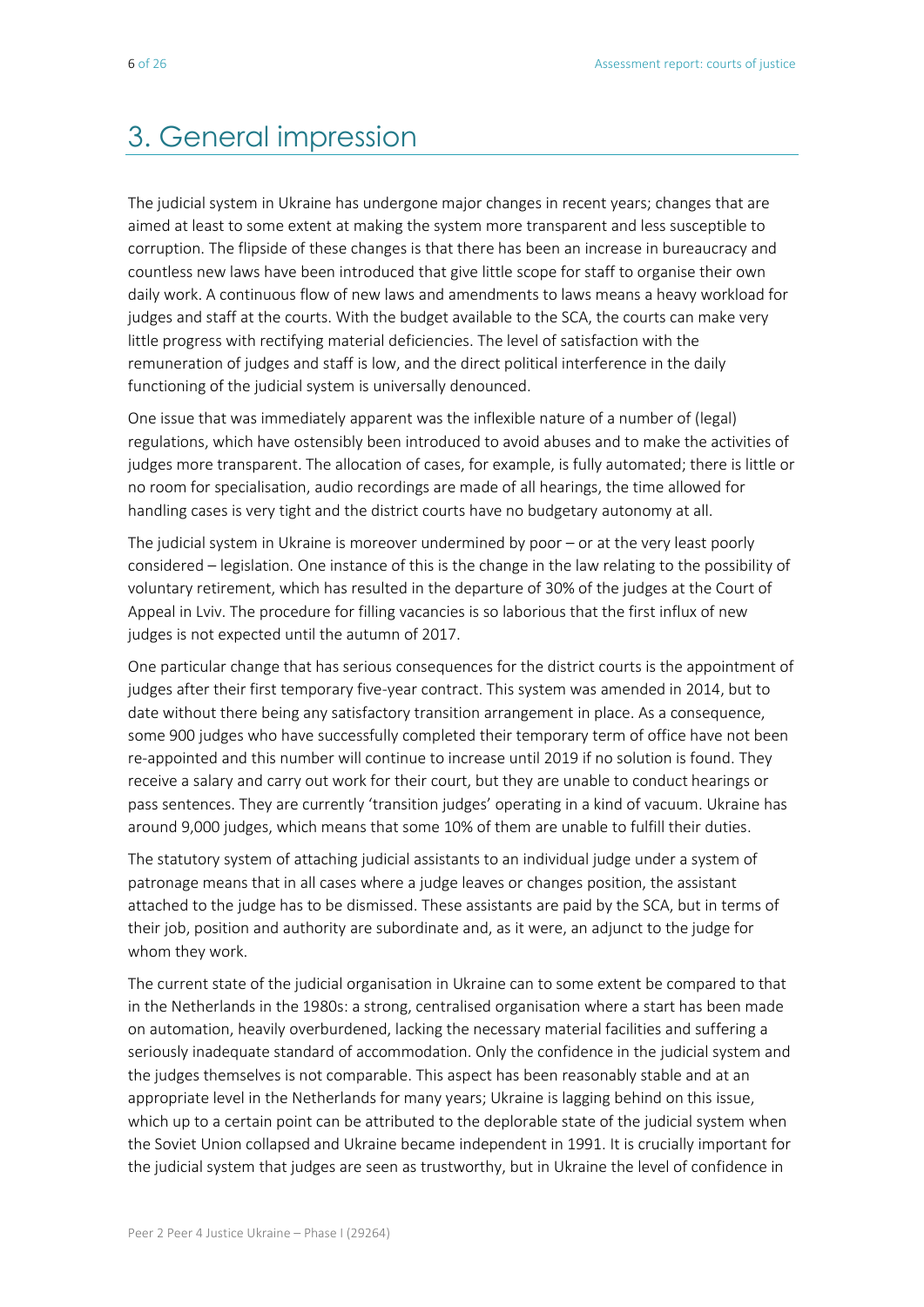judges is still rather low. This was endorsed to a greater or lesser degree by all those involved in the discussions.

Specific issues for Ukraine are moreover the lack of proper neutrality on the part of politicians towards the activities of the judiciary and the very poor image of the judicial system among the general public. This last issue has its roots on the one hand in the public's lack of understanding of the working of the judicial system and on the other hand in the all too frequent corruption, or at least the suspicion of such corruption. There is a sense among a large proportion of the public that many judges are not invulnerable to improper influences on their decisions.

Barring the negative image that the general public has of the judicial system, the impressions of the experts are in many respects, in particular as regards the commitment and the professisonal level of the work, generally positive. In the visits they made to the courts, they met many hardworking judges and staff, who apply themselves to raising pubic confidence in the judicial system, but who seem to be frustrated by the constant undermining of the system in the press.

The findings of the experts can be summed up in a number of topics that are further described and elaborated below. As an aid to understanding, first a brief description is given of the Lviv region (Lvivskaja Oblast') as well as of the courts and agencies visited.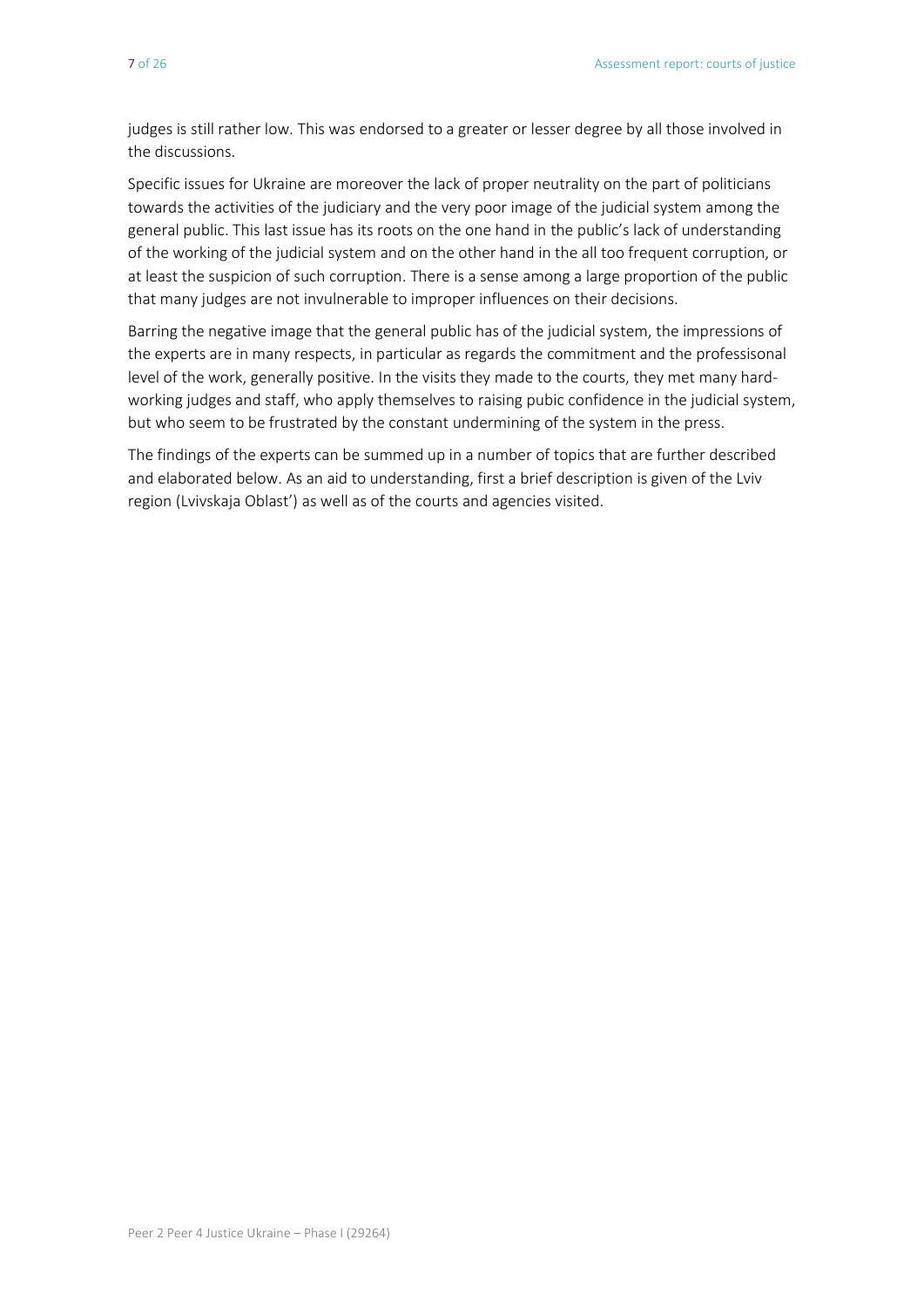# 4. The region and the courts and organisations visited

### Lviv Oblast'

The region is 21,883 km<sup>2</sup> in size, with a population of some 2.5 million, of whom 1.5 million live in an urban environment. There are 44 cities and 1,884 villages in the region, of which Lviv is the administrative centre. The region has a total of 29 general district courts and a general court of appeal, as well as a local and appeal court for specific administrative and/or economic matters. During the visit, in view of the time available and for the purposes of comparison, only courts of general jurisdiction were visited.

#### Shevchenko district court

This court, that serves part of the city of Lviv, has 13 judges, making it one of the larger district courts. The city has five district courts. In 2015, 11,048 cases were tried, an average of 850 for each judge. At the present time, three judges are in 'transition', waiting for re-appointment.

The court is housed in an old building, on a busy street in the immediate vicinity of the Ivano Franko University. The court is on several floors. The access doors to apartments and offices of other users are also in the same stairwell, which means that an adequate system of security is out of the question. The working areas are cramped and poorly maintained; the courtroom makes a desolate impression. Remarkably, the court is not located in its own district: its work area is elsewhere in the city. Judges and staff feel they are part of a close and warm family, led by the Head of Court (Ms Halina Bilinska) who started work at the court over twenty years ago as court clerk. The court handles cases typical of an urban environment, which has an effect on the type of case handled (urban criminality, contract law).

# Pustomyty district court

This court serves a large region, lying in a ring around the city of Lviv. It has six judges and in 2015 it handled 3,770 cases, an average of 630 for each judge. There are currently two judges in 'transition', waiting for re-appointment.

The Head of Court, Volodymyr Musievsky, has his hands full with the daily running of the court, which is wrestling with major problems: inadequate accommodation, under-staffing, a poor image and few opportunities for autonomy, apart from working harder. The court building is located just outside the centre of Pustomyty, and is poorly maintained. Here, too, there are problems of lack of office space and a shortage of courtrooms. However, there is also a positive team spirit and a persistent effort to make the best of things. The range of cases is determined by the rural environment, which means that many of the cases relate to the rental or purchase of land. The low level of education of many of the inhabitants of the district is also said to be a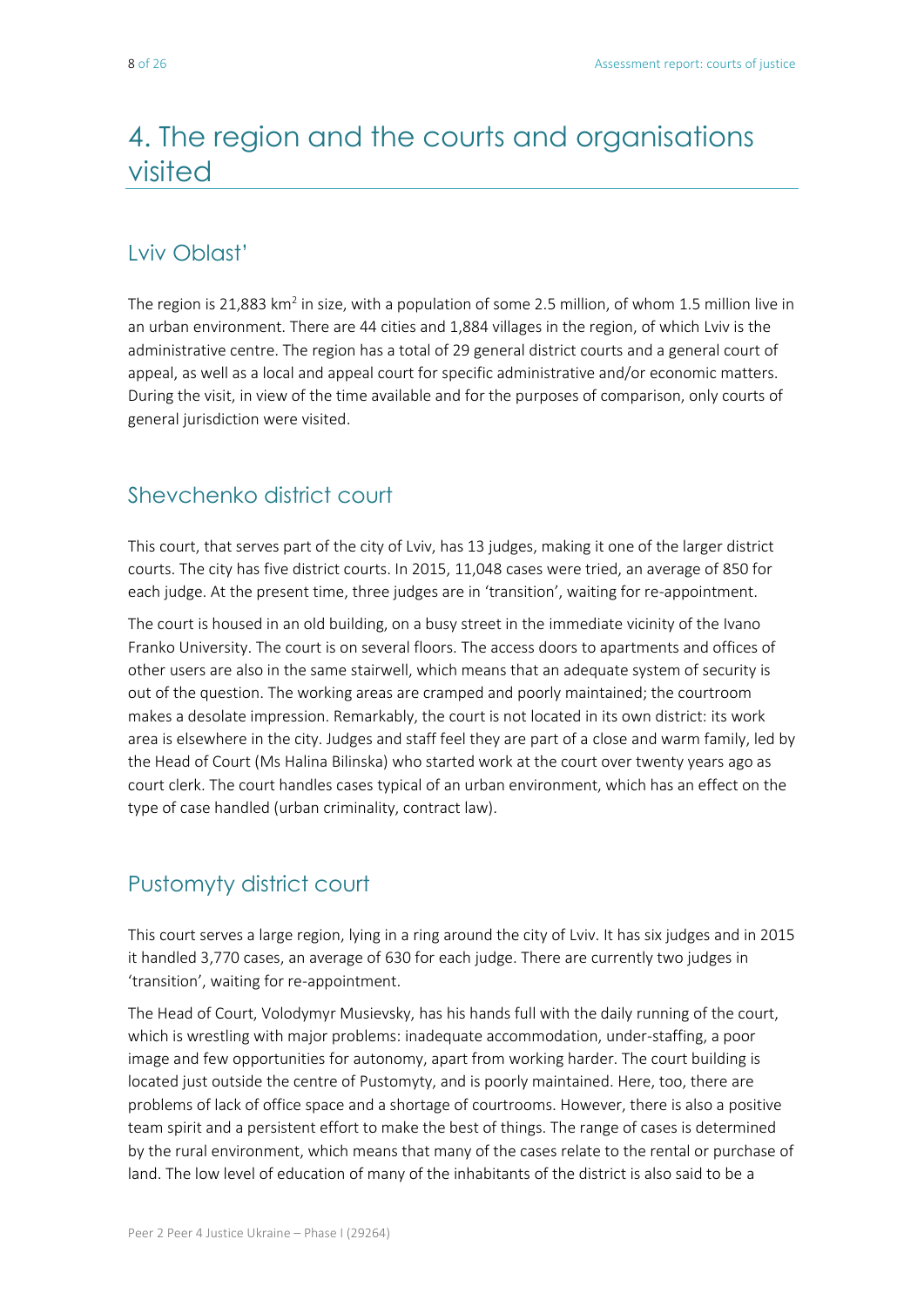problem, in the sense that there is a feeling of distrust of the court and it is difficult to explain how procedures work.

## Stryy district court

This court serves a large rural area to the south of Lviv. This court has jurisdiction over the city of Stryy, the Stryy district and the town of Morshyn. It has 12 judges, and in 2015 it handled more than 4,000 cases (an average of 650 cases for each judge). Currently, six judges are inactive, five of whom are transition judges and one is sick.

The court has for a short while now been located in a vacated bank building close to the centre of Stryy; the building has been well maintained and has modern furnishings. Due to a recent merger with a municipal court, there is a second building in use, within walking distance of the first. In the court, five judges are still waiting for their appointment; the pressure of work is experienced as high. Cases are also taken over from other courts. A recent customer satisfaction survey indicated that individuals seeking justice are reasonably satisfied with the court, in any event they are more satisfied than might be expected on the basis of public opinion. The Head of Court (Vasyl Barakovsky) appears to be a driven manager and is clearly seeking renewal and improvement of his court. He is also engaged in shaping his role as press spokesperson, and is taking a systematic approach to this task. The pressure of work is less severe in this court.

### Court of Appeal for the Lviv Region

The Court of Appeal in Lviv handles appeals from the Lviv district. De court has a staff of 66 judges, but because of the recent (1 September 2016) exodus of judges as a result of the new pension regulation, only 38 judges are currently active. The appeal court handled a total of 10,166 cases in 2015, an average of 154 for each judge.

The court is located in an old building, a former hotel, situated on a busy shopping street in the centre of Lviv. On entering the building, visitors find themselves in a large hall, dimly lit by a single fluorescent bulb. The courtrooms are very soberly furnished, and the offices that we saw were reasonably adequately furnished. The departure of one-third of the judges has been resolved by extending the actual days on which cases can be heard from 2 to 4, and it is not unusual for hearings to last until 10 o' clock in the evening.

On the first day of their visit (the general introduction), the experts talked with the Head of Court, Mr Petro Kablak. He indicated that the battle against corruption is still ongoing, and that his court is now taking action and will try to improve the provision of information to the general public: a press officer has been appointed to take care of this.

During both days of the working visit that concluded the mission, the experts were accompanied by the director, and two deputies were also available. They explained that the appeal courts have greater budgetary autonomy and that the court of appeal is authorised to procure materials directly up to a limit of 20,000 Hrivnja (around 720 euros). These purchases are made via an electronic purchasing system: "Prozoro". The same system can be used for materials that cost between 20,000 and 200,000 Hrivnja (720 and 7,200 euros). In this case it works as a public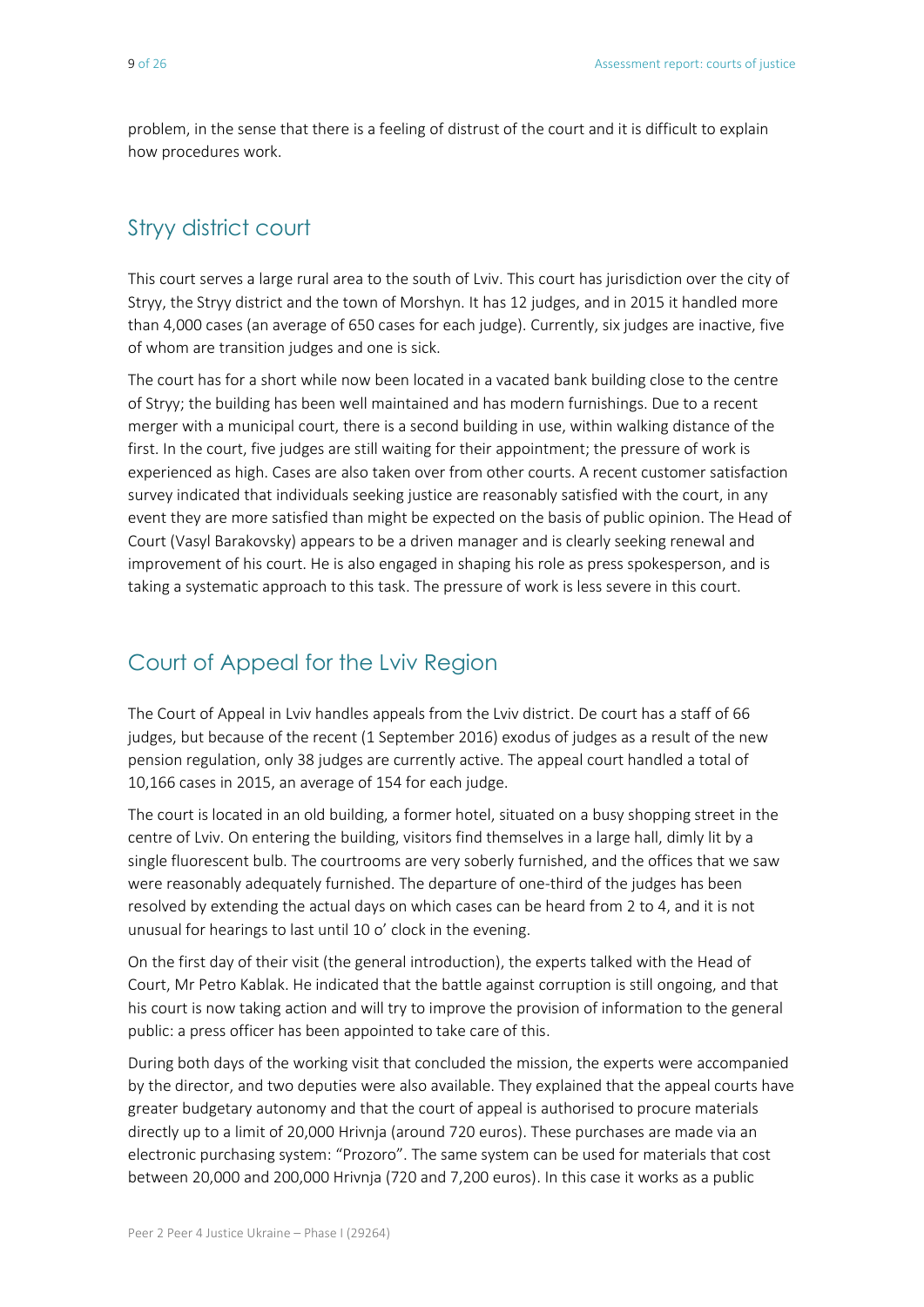tender, where the system selects the supplier offering the lowest price. The procurement of materials costing above 200,000 Hrivnja is also arranged electronically and works on the basis of public tender. When asked, the director of the appeal court indicated that in financial terms the appeal court is better served by the SCA and that it also has more freedom in how it spends the budget. If the appeal court wants to transfer budget from one cost sector to another, this has to be discussed with the SCA head office in Kiev. The budget for salary costs is an exception to this rule; no alterations to the salary budget are permitted.

### State Court Administration in the Lviv Region

The branch of the regional department of the State Court Administration is currently still housed in a complex outside the centre of Lviv close to the station. This is also where the regional department of the National School of Judges of Ukraine and two general district courts are located. The SCA is due to move very shortly to a different building, in the centre of Lviv.

There are 29 district courts in the Lviv region, all independent entities but in terms of the number of judges varying between 3 and 14. All the courts have a director, who manages the business processes that support the court. The director is responsible for the staff of a court, but does not have any budgetary authorities: these are entirely in the hands of the SCA.

The SCA in the Lviv region has 24 members of staff, who look after the financing and accommodation of the district courts. In the absence of Director Viktor Deyneka, the experts spoke with deputy director Maria Konik. They also spoke with the Head of Finance, the Head of Personnel and the Head of Statistics. The budgets for staff and material are kept strictly separate, apparently to avoid misuse. The SCA determines the staffing structure and the material budgets for the courts, on the basis of national norms. This leaves little flexibility for specific circumstances: at one of the courts, for example, we heard that there were too many permanent positions for court clerks, but that there is no possibility of exchanging some of these positions for other functions.

A management report is published twice a year on the results achieved in the previous period. Little use is made of this report for managing the courts for the simple reason that the Head of Court and the court manager have no authority to direct matters: the staffing structure and the material budgets are fixed. This means there is also no need for more frequent reporting.

Personnel policy is in the hands of the State Court Administration. There is a standard career path that leads from court clerk via judicial assistant to judge. The judges themselves select the Head of Court from among their midst. In terms of salary there is little difference between a Head of Court and a judge (just 10 euros a month, we were told). Along the career path, candidates obviously have to follow training programmes, pass exams and endure a comparative test.

Salaries are at a low level, even by Ukrainian standards. A judicial assistant, for example, currently earns 170 euros a month (excluding an end-of-year bonus, the amount of which is determined by the excess on the current account of the SCA and the employee's length of service), and a judge earns 450 to 600 euros. There are statutory allowances on top of these basic salaries, depending on experience and education. It is therefore very tempting to look elsewhere for a contribution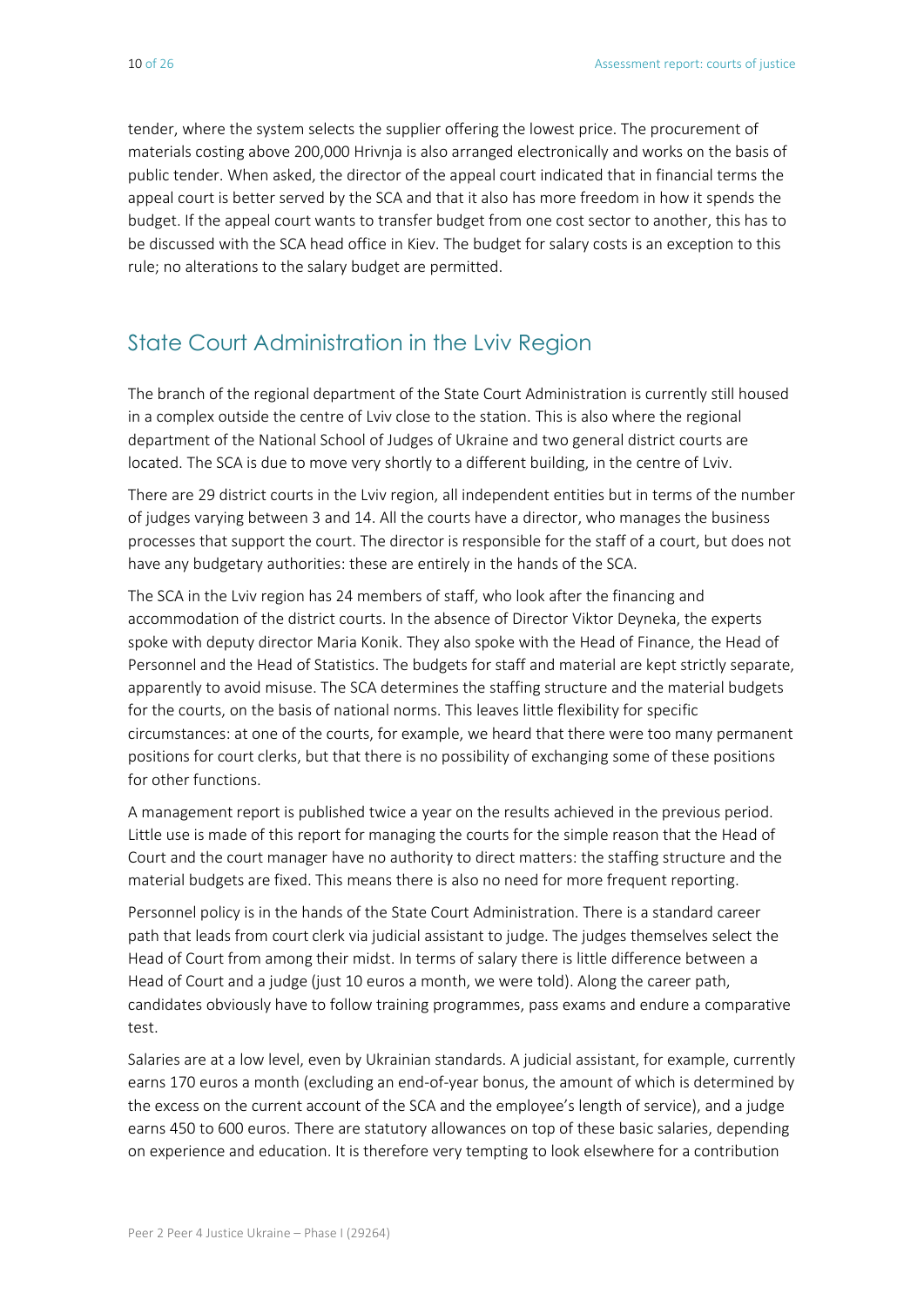to living costs. Obviously, this is not discussed openly, but we understood from different sources that some judges are open to bribes in exchange for favours.

## National School of Judges of Ukraine

The regional branch of the National School of Judges of Ukraine is located in the same building as the SCA. The NSJU has been in existence since 2010, and currently has five regional offices, besides the head office in Kiev. The NSJU is the successor to the Academy of Judges of Ukraine. The regional department in Lviv has been operational since 2004.

Judges in active service in Ukraine are expected to take part in at least 40 hours of training every three years. This is laid down in the law.

The NSJU provides courses for trainee judges and court employees, but also has a broad range of programmes for judges in active service. Judges are obliged to spend at least one week a year on training courses; for appeal court judges, this is once every three years. There is close cooperation with diverse international NGOs, which means that the required expertise - and in some cases budgets - are available.

During our visit we had a broad exchange of ideas with the Director, Ms Oksana Polna, and the Vice-Rector Mr Anatoli Kostenko on a current project to organise a number of workshops in 2017 on 'Judges and ethics' in collaboration with CILC and NSJU with judges from appeal courts in the Netherlands (Arnhem-Leeuwarden) and Poland (Krakov). A possible role of the NSJU in the follow-up of the current project was also tentatively discussed.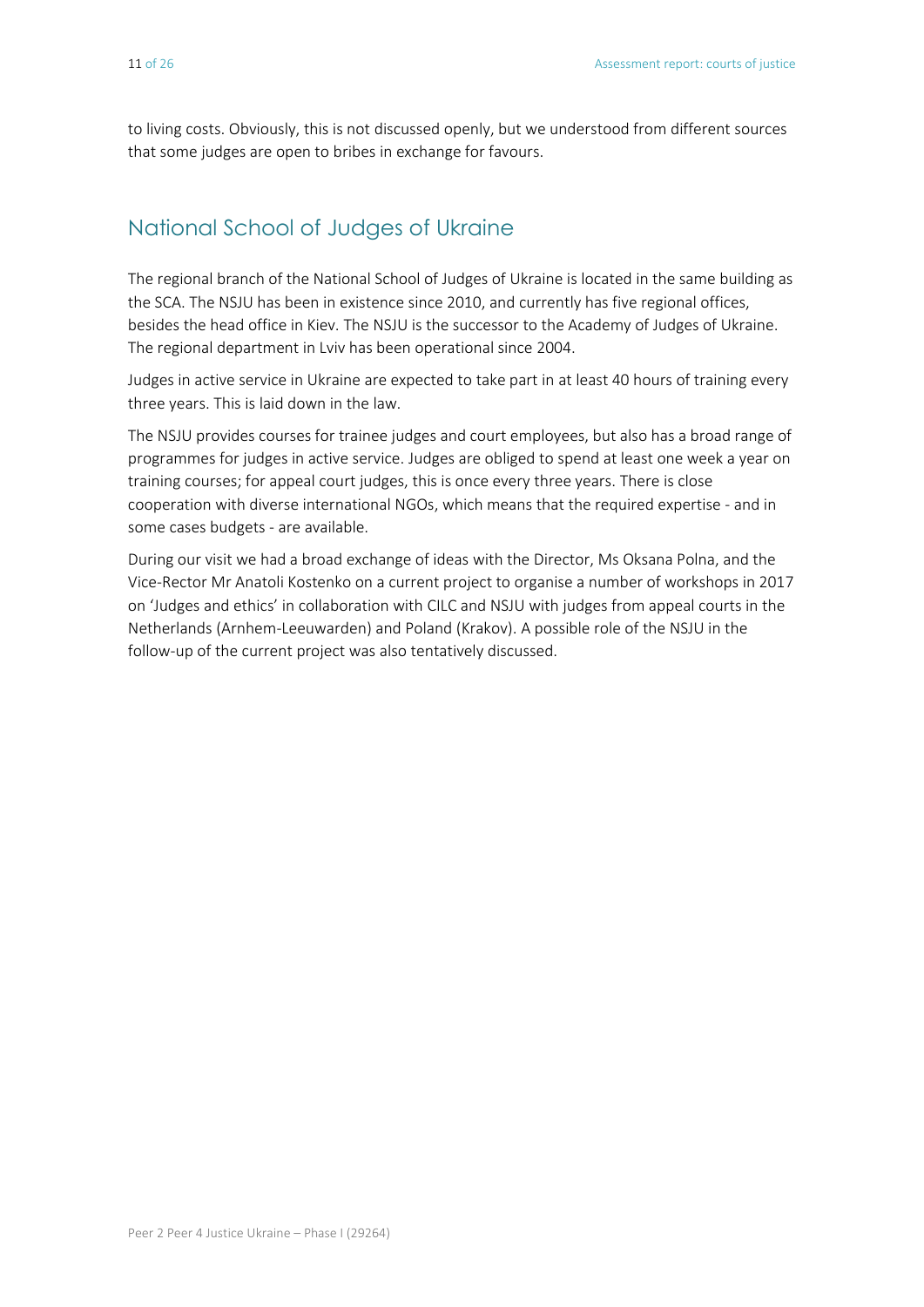# 5. Two types of findings

The two-week visit provided the experts with a wealth of information. Often, parallels could be drawn with current or past problems in the Dutch judicial system, although this does not mean that the position of the judicial system (judges and courts) in the two countries is comparable. Unlike in the Netherlands, politicians in Ukraine have no hesitation in criticising the judicial system while having no real basis for doing so. Also, unlike in the Netherlands, the legal system is generally not considered trustworthy.

The remit of the experts was to investigate to what extent Dutch expertise can be applied in strengthening the rule of law. As will be explained below, the experts see some possibilities for achieving this. However, they also identified a large number of problems that will have to be tackled at a different level because they are outside the jurisdiction of the courts and they are beyond the practical support that the Netherlands is able to provide.

In the following report on the findings of the experts, those themes will first be summed up that urgently require a solution, but where Dutch expertise cannot be applied. This will be followed by a summary of the findings that can be addressed within the region and where Dutch expertise may be helpful. How this can be achieved will be described in the recommendations and preconditions.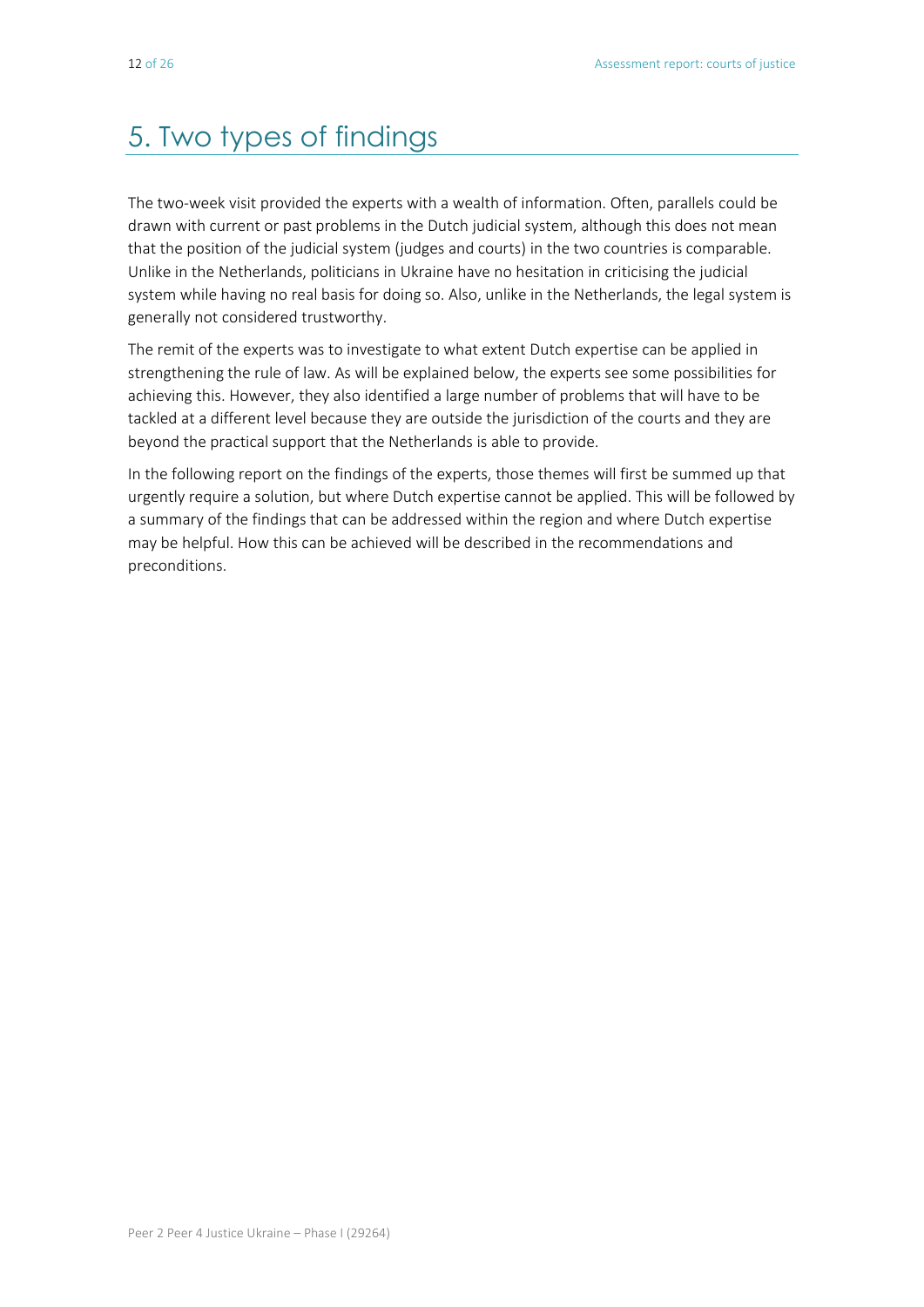# 6. Findings: topics that fall outside the scope of the project

### Unfit legislation

As mentioned earlier, the administration of justice in Ukraine is negatively impacted by the inadequacy of the legislation. By this, experts mean legislation with unforeseen side-effects that are detrimental to the intention of the legislator. A pertinent example is the change in appointment procedure following the trial period, which has resulted in around 10% of the judges (the transition judges) still awaiting their appointment. The change in the conditions for voluntary retirement is causing enormous problems for the staffing levels of the appeal courts, where, as in Lviv, one-third of the judges have recently retired. A final example is the position of the judicial assistants, whose contract ends once the judge for whom they work leaves his employment. As a consequence, a lot of experience is being lost in an uncontrolled manner.

Finally, the current Ukrainian legislation – that is largely based on recommendations from EU countries and the USA, and therefore rests on two different concepts of the judicial process – in the opinion of many judges leads to a multiplicity of rules that entail a lot of bureaucracy but whose practical benefit is limited. Changes to legislation that give judges greater freedom to make the judicial processes more efficient, based on professional shared experiences could make a significant contribution to a good judicial system with fewer delays and less paperwork without compromising respect for the parties' positions or the necessary transparency.

# Lack of material budget

As the experts understand it, every year there is uncertainty about the budget available for the judicial system. This lack of clarity can last well into the budget year, which means it is almost impossible to conduct a consistent operational policy. Moreover, the budget for procurement is far from adequate to run a normal office, and there is often even insufficient money for the most basic office supplies. The experts recorded situations where the only way to meet immediate necessities is to ask people for financial contributions. This situation is unwelcome, but as long as it is resolved within the court, it does not necessarily represent a threat to a reliable judicial system. However, once private external parties are involved, this becomes unacceptable from the perspective of transparency. According to several partners in the discussions, the depreciation period for computers, for example, is much longer than the technical lifetime of these items, which means they are no longer reliable. It should be obvious that to build a reliable legal system the material conditions need to be adequate.

#### Low salary level

The low salaries of judges and support staff represent a major threat for staff motivation, and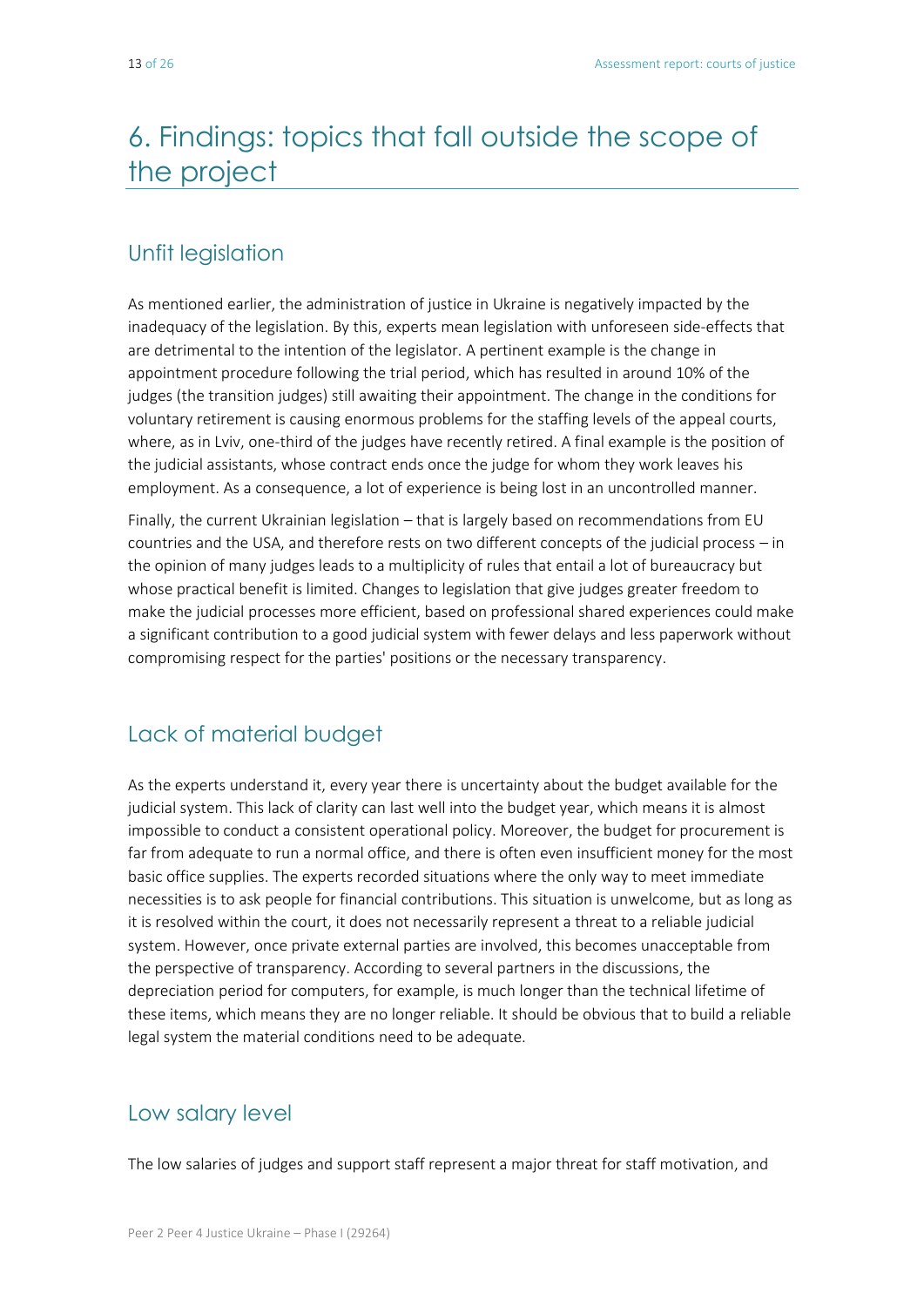increase the likelihood that judges will be open to financial payments from parties who can influence their impartiality. The experts understood from various sources that a reasonably large proportion of the judges are guilty of corruption. The judges concerned justify this on the grounds of the low salaries, which make it necessary to resort to alternative sources of income, sometimes even to meet the materials needed of the courts themselves.

#### Poor accommodation

One of the greatest concerns mentioned by the judges and staff is the state of the office accommodation. At most of the courts visited by the experts there was a considerable arrears of maintenance as well as a shortage of space (both of offices and courtrooms). Four or five members of staff working in a room no bigger than 16  $m<sup>2</sup>$  is no exception. In addition, the central heating is faulty and there is not enough archive space. We understand that a national accommodation plan has now been drawn up, although the financial means necessary to carry out the plan are not in place. It is unclear when the plan can be implemented.

### Scale of operations of the district courts

The limited scale of many district courts makes them extremely vulnerable, as is now apparent with the issue of the transition judges. In addition, a staffing level of fewer than 10 judges does not allow for any degree of specialisation, if specialisation were regarded as worthwhile given the current system of allocating cases. Diverse partners in the discussions indicated they were in favour of concentrating courts. Opponents of this idea claim, however, that the distances involved in traveling to a court would become too great for many citizens. The experts suggested a solution, where the offices or office function of a few courts could be merged (creating a larger organisational unit), but still maintaining the different court locations with a limited staffing level. These locations would be visited regularly (for example, one or two days a week) by one or more judges to hold hearings. Given the reactions from the parties with whom the experts held discussions, this option is not yet being considered seriously, although the idea itself was felt to be interesting.

#### Security shortcomings

In view of the current office accommodation situation, it is not possible for most courts to ensure adequate security. If premises have to be shared with other tenants, and everyone can enter and leave freely, there is no chance of creating what could be termed a secure situation. During their visit, the experts also learned that the specific department that was responsible for security was recently closed down, and that this task is now in the hands of the local police. This development means that a great deal of experience and knowledge have been lost.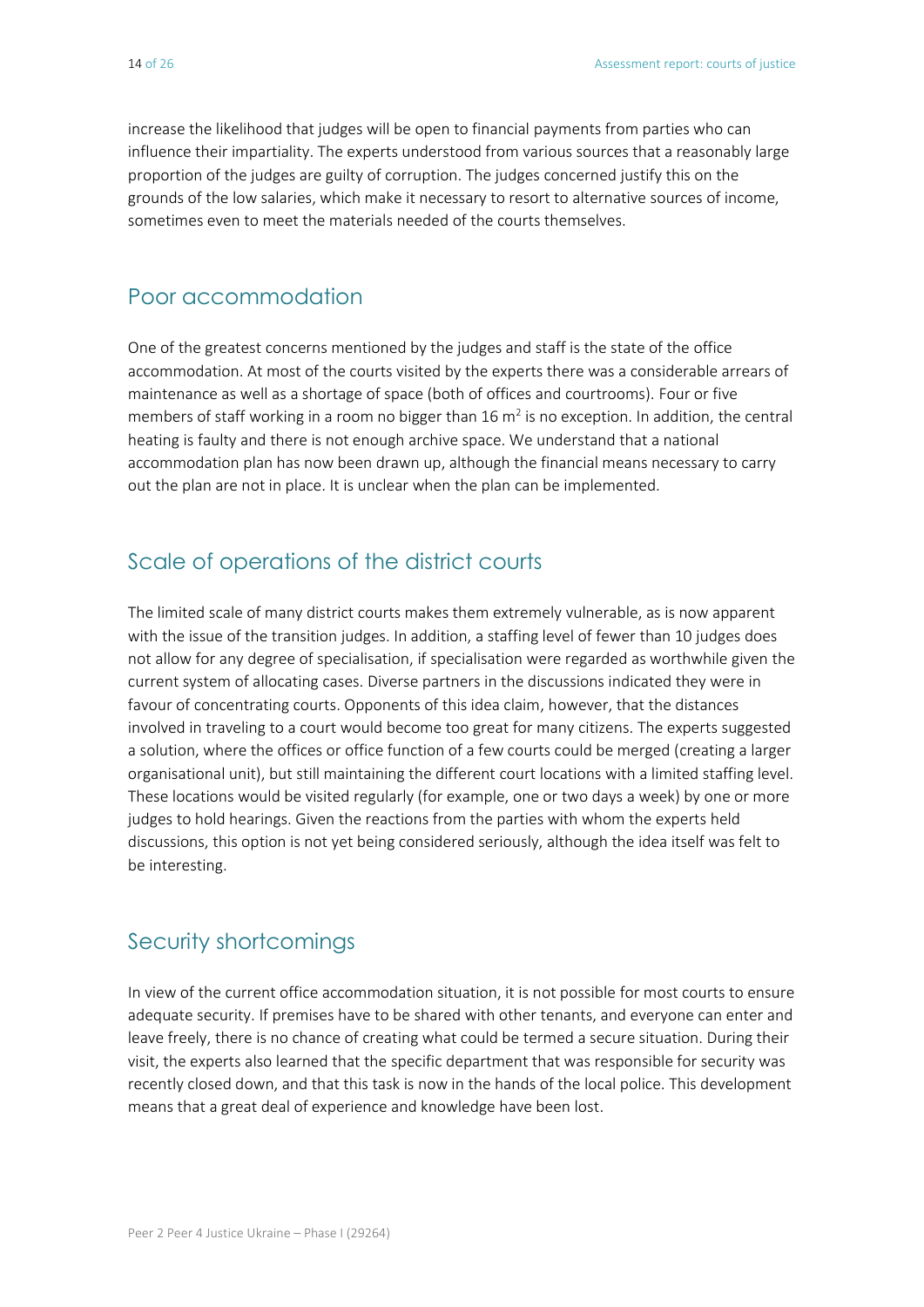#### Inadequate computer systems

A computer system is in use that registers all cases and records the judgements passed. All the judgements are published on internet. The working process is completely computer-directed, with cases being allocated to judges on the basis of ensuring that the work packages are comparable in terms of size and seriousness. There are many complaints about the quality of the computers, which are often outdated and slow. In the outlying areas, where power cuts are not infrequent, the work often comes to a standstill because the computer system is out of use.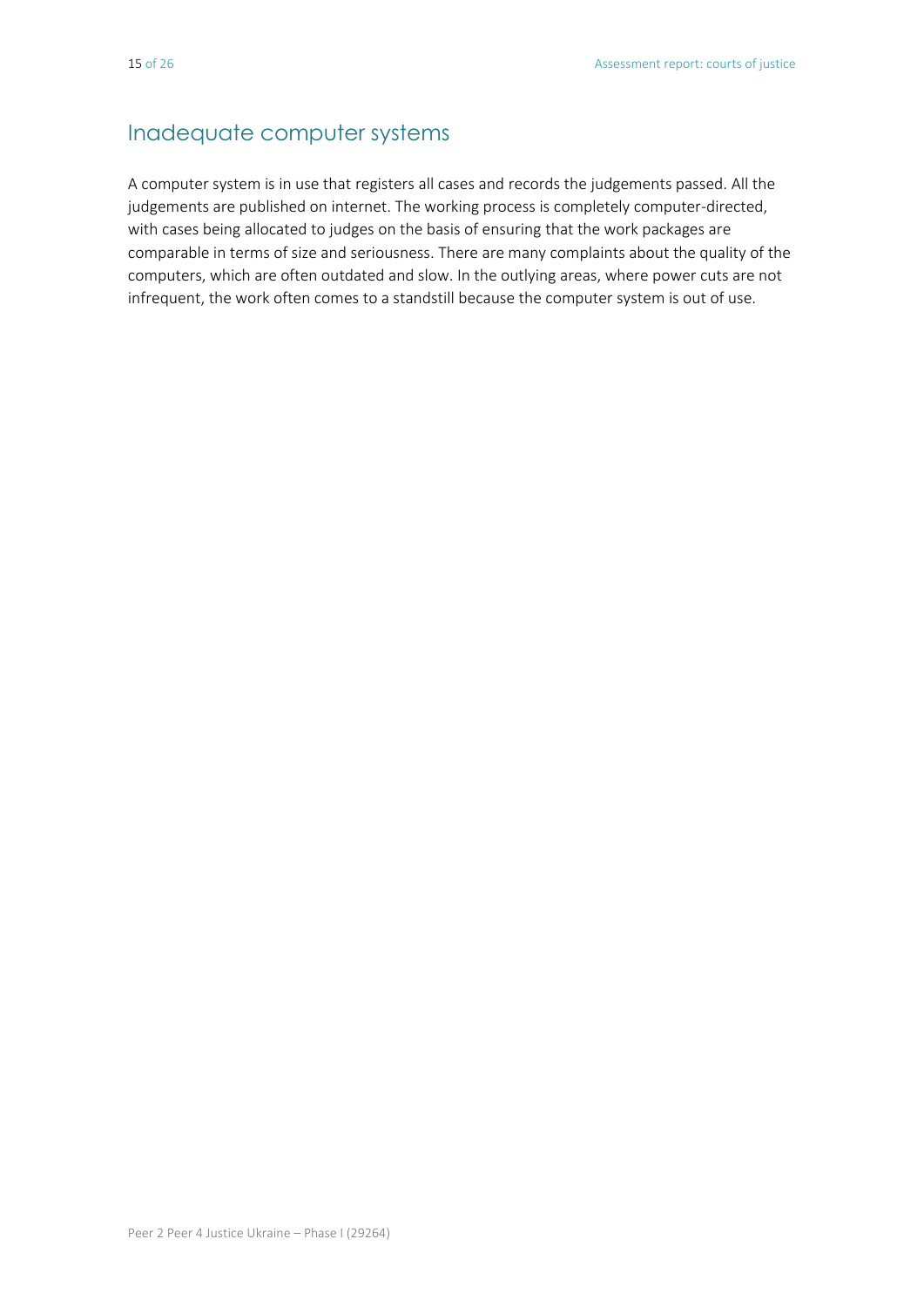# 7. Findings and recommendations that can be addressed in the region

*This chapter outlines issues that can be tackled at the regional level, where Dutch expertise can be helpful..*

# Press and public information

The judicial system in Ukraine is seen in a poor light. Judges are suspected of being biased, and confidence is therefore low. Knowledge of the working of the justice system is very limited. In rural areas, in particular, judges are regarded as being of the same mould as the police, the public prosecution service and prison: a penal institution that can best be avoided. The media are in the hands of politicians, who are said to have connections with the private sector and/or political groups, which mean that they are not interested in promoting a positive image of the reliability of the justice system. The same is true of a number of lawyers who give their clients the impression that a gift might help to put the judge in a positive mood, immediately pocket the money themselves and then complain about corrupt judges who were apparently tempted by a higher gift from the opposing party. According to the partners in the discussions, this shows clearly that the press is opposed to the justice system. The media regularly publish reports about scandals, which incites mistrust on the part of the public rather than challenging it.

There seems to be a lack of a well-developed national policy to improve the image of the judicial system by providing objective information about the law and how the system works. The courts themselves do have their own website, aimed at the public, with information about the court hearings and the courts themselves. Further, a year ago a system was set up where each court has a media judge whose task it is to disseminate general information about the court and the judicial system, and who can take initiatives to raise awareness of the justice system among the inhabitants of a district or region. Some courts are better at this than others. Studies have shown that people have a more positive image of a court and the judicial system when they have actually had contact with the court themselves (as a party in a case or as a witness, etc.) than those people who only know the court from social media, local and national press and hearsay. The appeal court has recently acquired its own press officer who was previously a journalist herself.

Here and there the experts witnessed a certain degree of resignation when people were asked how the public image of the justice system could be swayed in a positive direction. Judges and support staff do their utmost to provide a good judicial system, both in terms of substance and timeliness, but they come up against powers that are not interested in good news and only want to highlight errors and mistakes. In such cases the reaction is "It's always been like that and that's the way it will stay". This is not a typically Ukrainian response. Good news is generally not news and the public is eager to hear about things that have gone wrong, particularly if they confirm an already existing opinion. It is therefore important to engage in active public information provision and not to wait until a news fact or rumour has spread uncontrollably. The upsurge in social media in particular means that the spread of negative – even malicious – information is many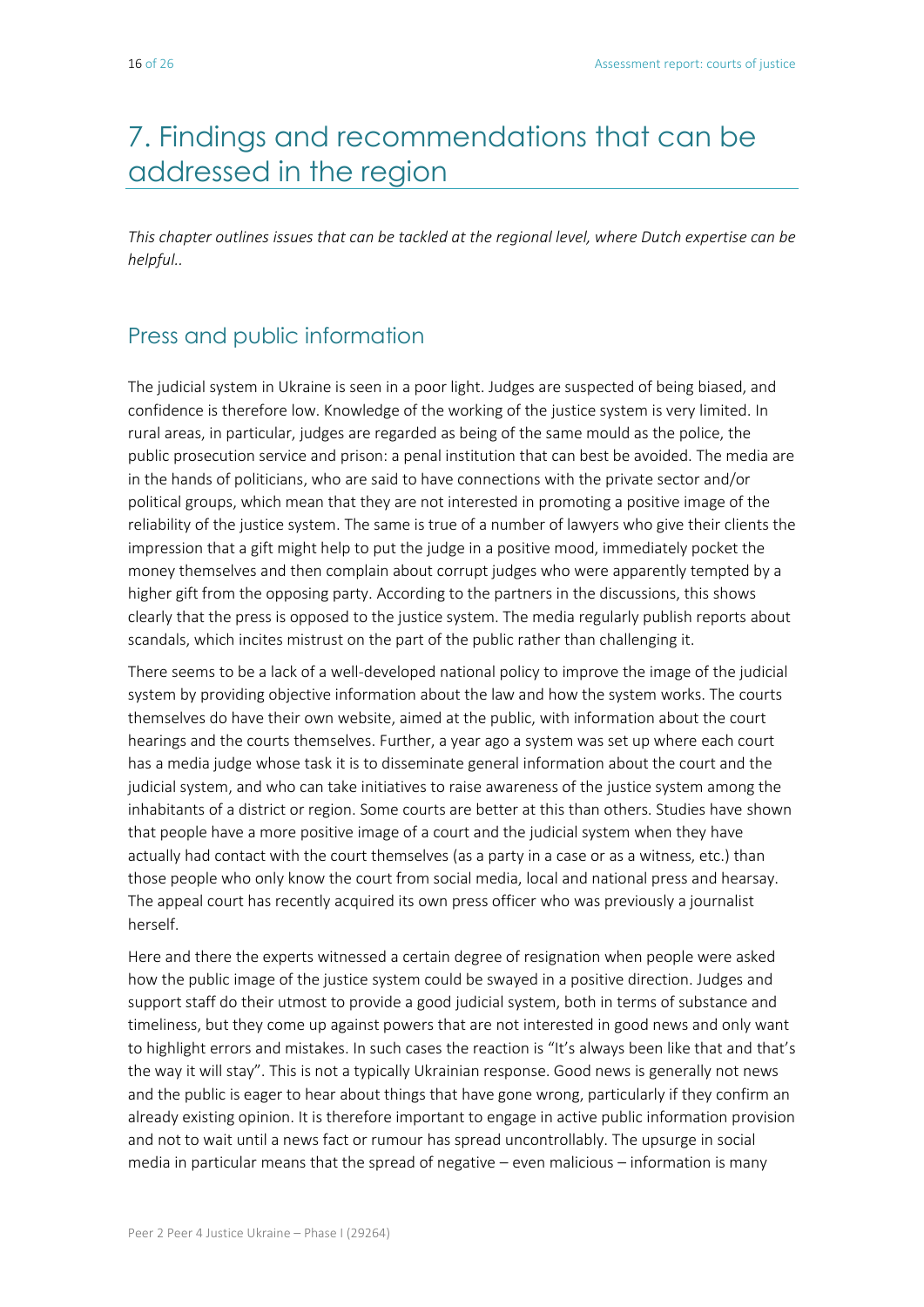times greater than in the past. But the old adage still applies: "Trust is hard to gain, but easy to lose." It means that we have to be patient about making public opinion more positive and that the approach of the courts on this issue has to be well planned, consistent, pro-active and persistent. Good news has to be reported consistently and bad news – it is unavoidable in such a large organisation as the legal system in which thousands of judges work and tens of thousands of cases are handled that something will occasionally go wrong – has to be brought immediately and fully into the public domain. This can be achieved by means of a press release with a clear account of the facts and the steps being taken to remedy the situation, followed by further media contact, and not shying away from intervention on social media. Heads of courts and media judges should act in unison, each representing his own area of responsibility, but press officers and other judges in the court – who generally provide information on the cases they have judged – should endorse this approach and the proposed actions. The courts should press the SCA to provide a budget for this activity and for the proposed actions.

The experts discovered that very few of the media judges and the press office with whom they spoke have anything in the way of a firm plan for the activities to be carried out. This is not so unusual, given that these functions have only very recently been created. In the Netherlands we now have around 20 years of experience with public and press relations. In the Dutch approach:

- The press are actively approached:
- Press releases are published when important issues arise;
- Television series are made about the daily work of judges;
- National Open Days are organised;
- An up-to-date site per court is maintained, providing news about important judgements and information about the working of the law and judicial procedures;
- A lot of written and digital information material is published and disseminated;
- Contacts are made with schools at local level for visits to court hearings.

The experts therefore recommend initiating a programme, where the experiences gained in the Netherlands are communicated to a select group of judge speakers in the Lviv region, and also to involve the press officer of the appeal court in Lviv. One way to achieve this would be by organising a conference, but another option could be to introduce a mentor scheme in a form that has yet to be decided. Under this scheme, Dutch expertise would be communicated one-onone to the media judges selected for the pilot (in a kind of mentor relationship).

#### Effectiveness of the judicial system

The experts were able to determine that within the courts attention is being paid to monitoring the quality of the content of judicial decisions. Minor questions and problems that require an immediate answer or solution are generally discussed with colleagues. There are also regular meetings with judges, at which assistants are not present, both within their own court and together with the appeal court. All decisions are recorded in digital form and, according to the informants, can be accessed via different entry points. Judges and assistants are expected to gain points every year by taking part in courses, seminars or tutorials organised by the NSJU. Furthermore, so-called curators - civil or criminal court judges - are attached to the district courts, who can be consulted by a district judge when necessary; this does happen on a regular basis. Amendments to legislation are kept up to date and made accessible by the Supreme Court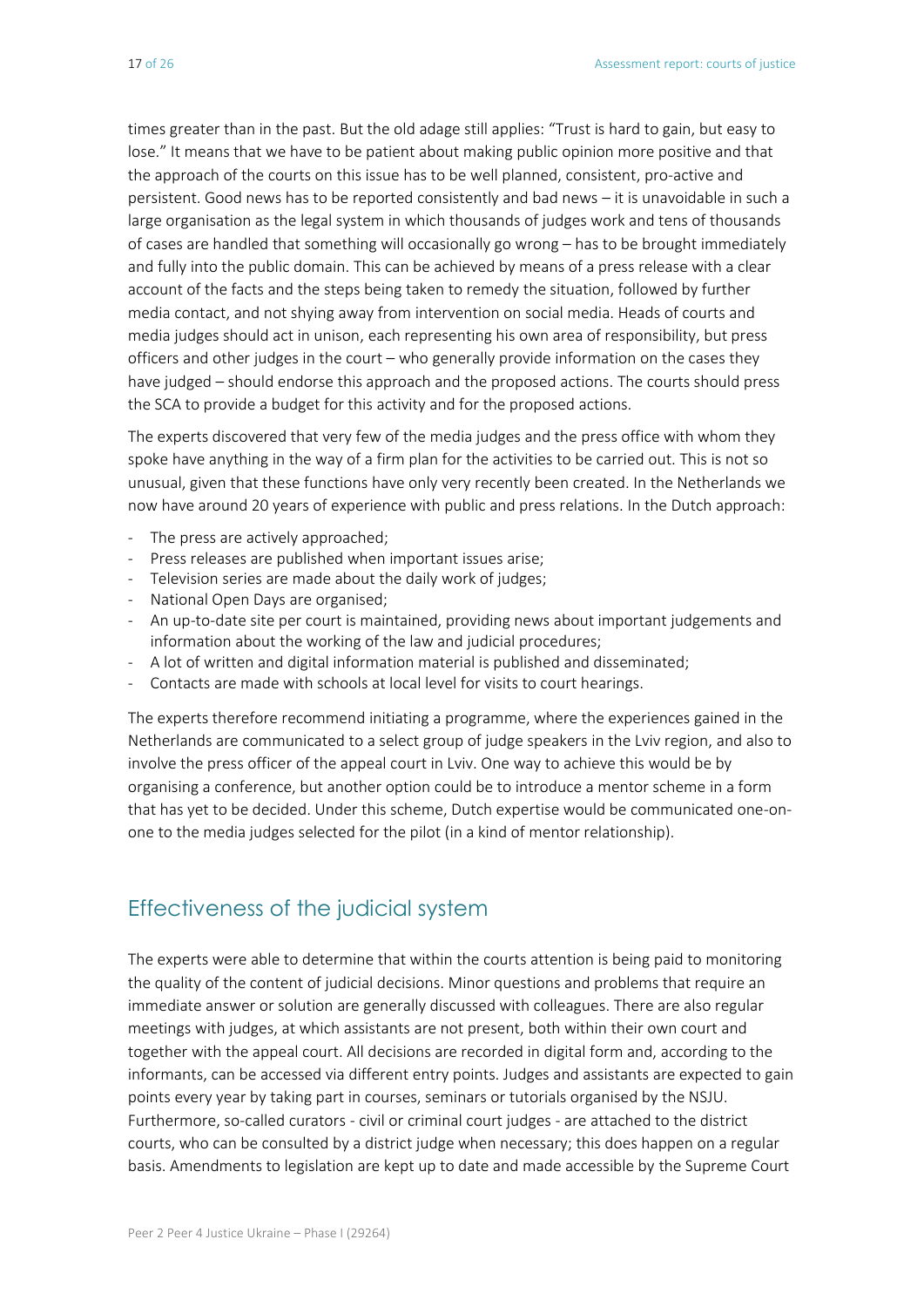and CJS, the partner organisation to CILC. Good opportunities for maintaining the level of professional knowledge are being developed, but technical IT problems may delay or even block access to websites. A further study should be made to determine what facilities should be provided at what level and with what degree of depth, as well as to what extent the judges and assistants actually make use of these facilities. All in all, the experts have a positive impression of the possibilities for maintaining professional quality standards and the way in which these possibilities are utilised. The experts currently see no reason to make additional suggestions in this area.

There are two different but complementary ways of quantifying the quality of the judicial system. Besides the content of the judicial decisions and the conduct of judges at court hearings (meticulous, thorough, unbiased), the quality of the judicial system is also determined by the time needed to process a case and reach a judgement. The system needs to be optimised, and fortunately there are opportunities for achieving this.

As far as the experts have been able to assess, throughput times are still unexplored areas of information, let alone that any norms have been formulated for different categories of cases (whether they are simple, average or complex). Little attention also seems to be paid to what is the critical path for an average case and at which instances in the process the handling and judgement of cases brought before the court can be improved, while still maintaining professional quality.

Current practice is as follows. The work processes at the district courts are determined centrally and are very strictly regulated. Incoming cases (civil and criminal) are first recorded in the computer register and are then automatically allocated by computer to a judge, taking into account the nature and weight of the cases. All judges therefore in principle receive an equally heavy and varied package of cases, but there is no scope for taking account of experience or personal preferences. Everyone handles all kinds of cases; there is no question of specialisation. Judges work in their own team with a legal assistant and an administrative aide, specially for the hearings. The judge immediately sets a date for the hearing, and his support staff ensure that all parties are informed. If one of the two parties fails to appear at the first hearing, the case is halted. A judge at one of the courts we visited told us that this happens in around 80% of civil cases, which causes an enormous loss of time. In another court we heard that 90% of the cases are dealt with within the statutory term of two months. The experts have been unable to find an explanation for these very different perspectives. In criminal cases, a case often has to be halted because the public prosecutor has not yet had the opportunity to look at the case documents, the dossier is incomplete, one of the parties or a witness fails to appear, etc. An audio recording has to be made of all hearings; the recording is preserved but the experts were not clear about the further use of these recordings.

All judgements are published in full on internet. In simple or very simple cases the legal assistants draw up a draft judgement, which is checked and then signed  $-$  or not  $-$  by the judge. The experts understand that the division of tasks among judges and assistants and the degree to which assistants are given their own responsibilities can differ considerably.

The experts heard from from different parties that there are inefficiencies in the work processes. It is, for example, apparently impossible to handle the bulk cases, for which the percentage of appearances is low, more efficiently by planning several cases at the same time.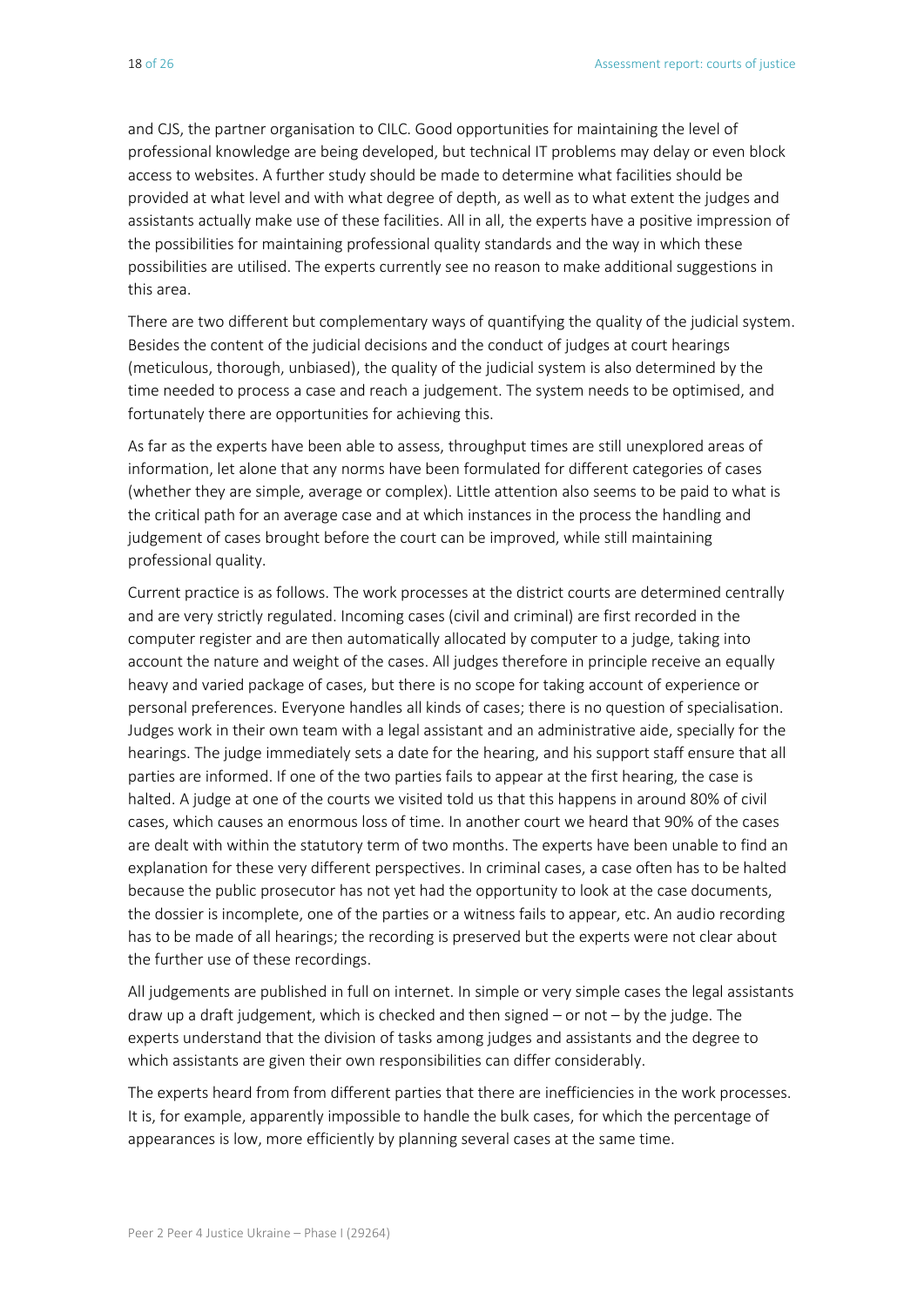The experts were informed explicitly about the time-consuming instruction that for all criminal cases, even the simplest, an extensive, motivated sentence must be passed. There was a high level of interest in the practice in the Netherlands where the police judge – who in the first instance handles around 90% of all criminal cases – only has to record his decision and passes an extensive sentence only if the suspect lodges an appeal, which occurs in less than 10% of cases.

The experts sensed among several judges a strong need for improvement in the working process. Within the Dutch judicial system in recent years, for example in the context of the revision of the judicial map as of 1 January 2013, a great deal of attention is paid to making work processes more efficient. It is conceivable that with the help of Dutch experts at a number of courts in the Lviv region an inventory can be made of the different steps in judicial proceedings and where improvements can be made. It will undoubtedly become apparent that certain laws and practical objections stand in the way of such amendments, but the experts have the impression that immediate amendments and practical changes can be implemented if the desire to achieve change is strong enough. In any event, this approach may result in well-founded proposals for modifications to procedural law if legal obstacles do arise.

When considering modifications to the system, a distinction should be made not only between civil and criminal cases, but also within civil law also between, for example, youth, family, contract and property issues and within criminal law in the type of offence, such as whether it is a misdemeanour or a criminal offence. In addition, it is of course important whether the case is handled once or on multiple occasions.

### Funding and management of the courts

The experts were told repeatedly that the courts have no responsibility whatsoever for their own finances. The relaxed side of this situation is that no choices have to be made and that there is no accountability. The experts nonetheless have the impression that this system is raising an increasing number of questions, which in itself is an understandable step in the process towards a mature and reliable judicial system.

In Ukraine there is an annual budget for financing the judicial system at national level. All the courts are financed from this budget and a record is kept of how much of the budget is reserved for each court. The amount that a court ultimately receives is determined by the SCA, who manages these budgets. In general, courts receive less than the amount budgetted. A few Heads of Court with whom the experts spoke were not able to say what their court costs the taxpayer. Every decision to open up a vacancy and to fill that position, and all purchases of material are organised via the State Court Administration. This state institution controls the finances and the management of the courts and is organised at national and regional level; in each of the *Oblast's*, thus also in Lviv, there is a territorial office that determines how the financial resources will be distributed among the district courts, based on the national budget and the regional allocation. The appeal court receives its resources – at least the staff and material allocations – directly from the national office in Kiev.

The general opinion is that since the financial resources for the judicial system are no longer dependent on the priorities of the Minister of Justice and are allocated directly by Parliament to the SCA, the situation has improved. But follow-up steps need to be taken. At the present time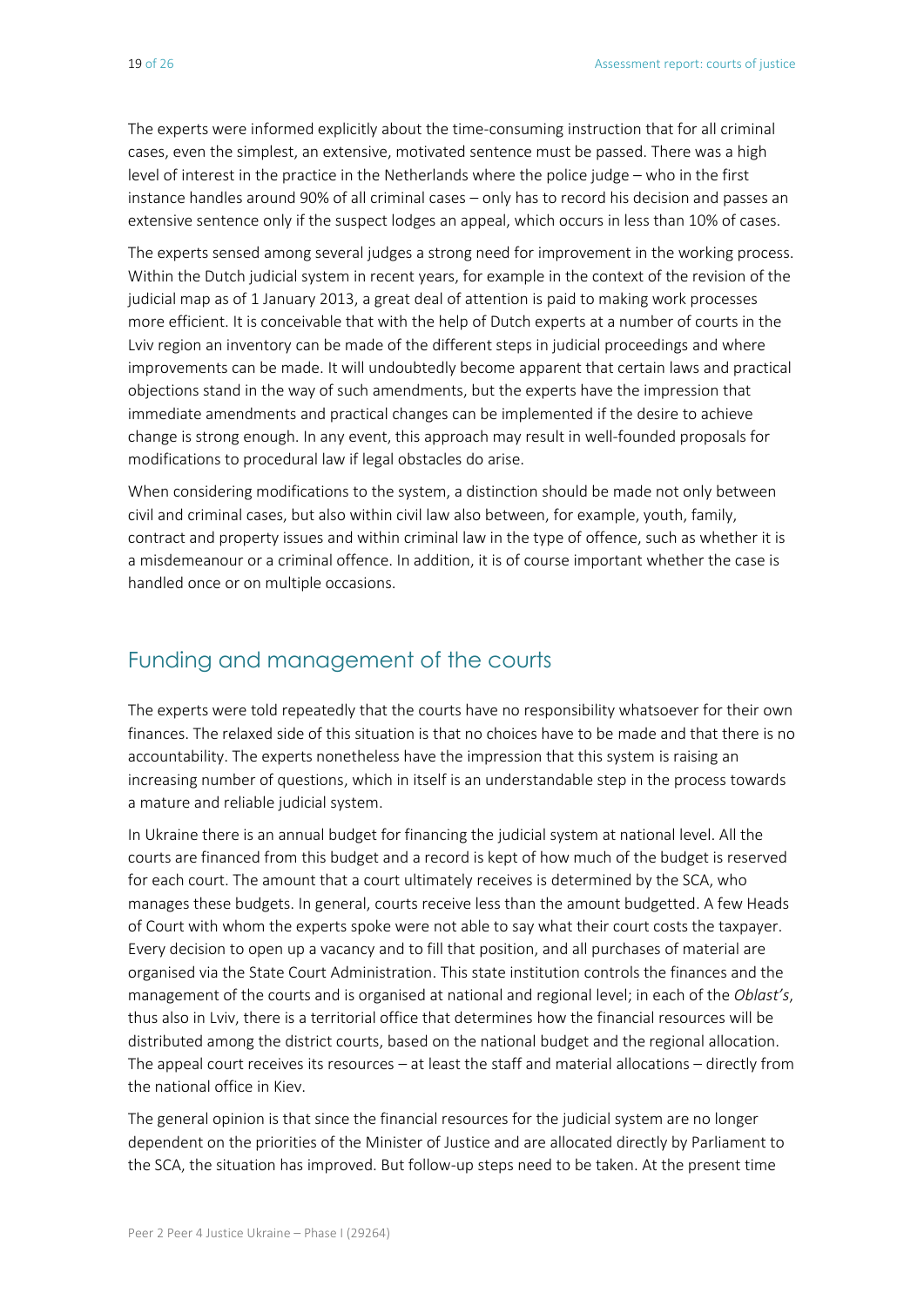the courts communicate their specific wishes and needs at the end of the year to the State Court Administration, but the budget allocation is completely standardised, so little or no account is taken of these wishes and needs. Those involved experience the financing of their courts as a kind of 'black box'. The discussion partners from the SCA felt the need to nuance this strong image that is prevalent at the courts. Indeed, the experts were able to view an SCA summary of the budget allocations for the courts. The problem is also that there is no certainty at all that these budgets will actually be available.

In the present situation, the district courts are themselves unable to set any priorities and are completely dependent on the allocation from the SCA for material supplies and staffing. The courts involved have no idea how the financial allocation is made and what they may expect. It may be that this system is maintained because of the scarcity of financial resources, but it also points to a lack of trust. At the present time the court has to go by car to the regional office of the SCA to replenish the stocks of paper and other office supplies (cartridges, pens, etc.). If there are any shortages in the intervening period, the courts have to ask for financial contributions to purchase the necessary materials from a local supplier. People are also open to contributions from 'friends', who take care of the basic requirements such as printer ink and paper.

There is often no money for furnishing the judges' rooms, where parties are interviewed every day. As a result, the judges often pay for furniture from their own pockets, at least assuming they can resist the temptation to rely on other sources of funding. People are aware that this kind of behaviour is bad for the independence of the judges, but they see no other options.

Current legislation does not allow for any far-reaching changes, but the experts can imagine that there is good reason to place greater budget responsibility with the courts, and there are two reasons for this. The first is that the availability of budgets at court level means that the funding can be applied more rapidly and more efficiently. The second is that giving the managers of a court a degree of budget responsibility also forces them to be more creative and responsible in how they utilise these resources: if people are able to determine themselves how any savings made should be used, they will also be more alert to ensuring that the savings are put to worthwhile use. In the third place, people experience greater job satisfaction if they can make choices themselves that generate more efficiency, as Dutch experience has shown.

In principle, there can be no objection to transferring budget responsibility since the appeal court already has this responsibility to a certain extent. The size of the court could be a problem, but this can be resolved by scaling up the management and office function of the smaller courts.

As an experiment, a start could be made by giving a few courts in the Lviv Oblast' responsibility for part of the material budget allocated to their district, supported by Dutch expertise. This budget can be expressed as a percentage or an earmarked part, it should be allocated on an annual basis and can be expanded as the court sees fit. Before embarking on this experiment, insight is needed into the minimum conditions required to set up a simple planning and control cycle and above all the beginnings of confidence from the SCA that the district courts that are given this limited responsibility will be able to handle the budget with due care and in line with the objectives. If the first step proves successful, further steps can be taken towards courts accepting responsibility for their material budget. In time, greater flexibility should be allowed for staff budgets so that the courts have the opportunity to use the resources to better meet their own requirements, differently from what was originally foreseen, budgetted and allocated.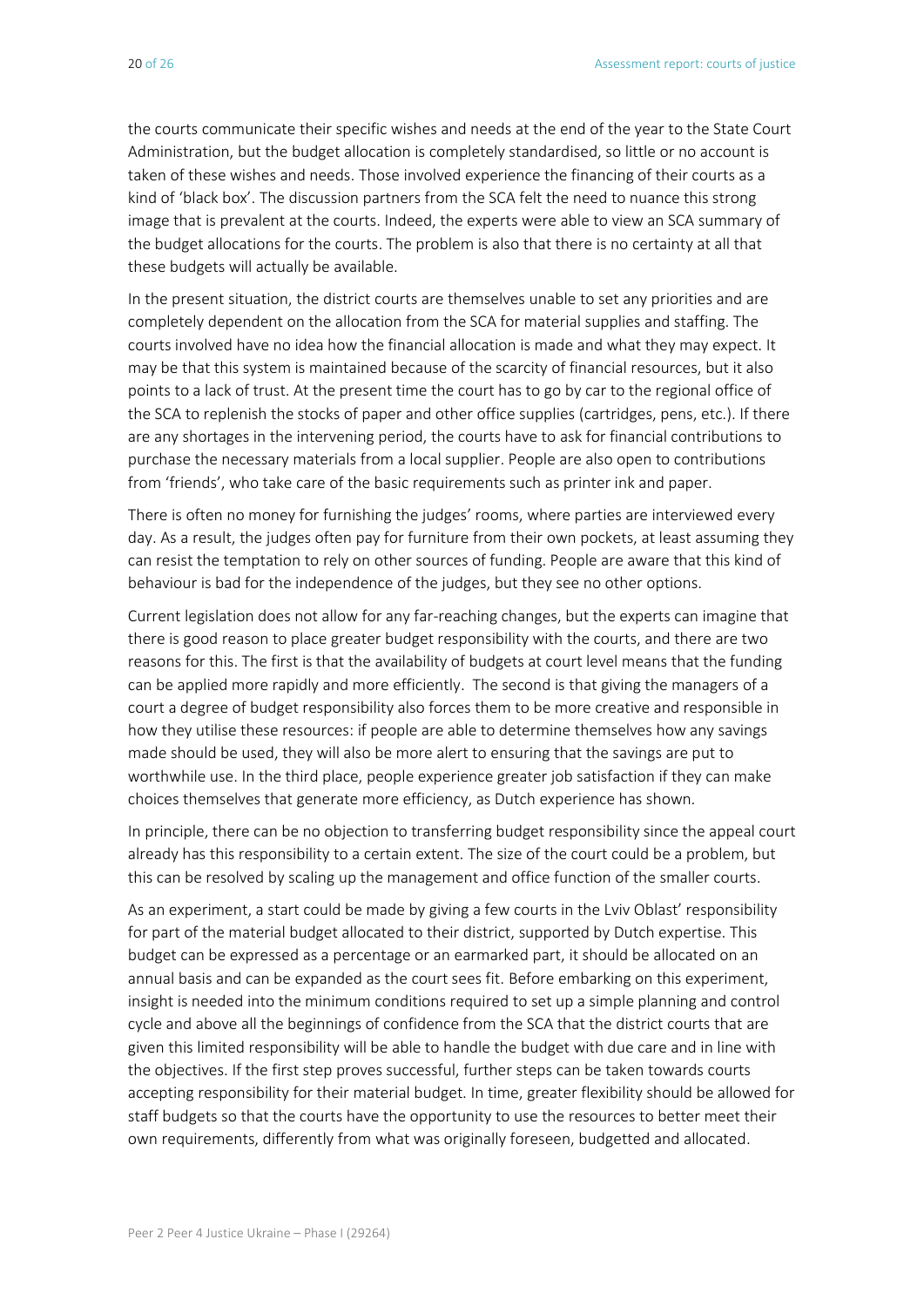Obviously, control mechanisms need to be in place for such a system so that higher authorities can monitor them and check that the financial resources are being expended properly.

As more – positive – experience is gained, the supervision and control can be reduced. In current practice, figures are produced by the SCA every six months detailing inflow, outflow and volume of work. At the present time, these data have little importance internally for managing the courts because there is no freedom to change the way the resources are used. The figures are put on the agenda of the general meeting of judges, but they only give insight into the number of cases brought before the court and the number of cases still needing to be dealt with. In the event of a backlog or if the influx of cases increases, the only solution considered is to increase the number of staff; any decision is in the hands of the State Court Administration. The system does not include any incentives for the courts themselves to look for creative solutions to improve the work processes. If the courts had greater budgetery freedom, the periodic management reports would have to be looked at: these should take on more the function of taking decisions about the future than their current function (namely reporting on what has already happened).

### Workload and pressure of work

The problem of the workload and pressure of work experienced by judges was raised frequently. The workload is the actual workload, compared to the standard workload; pressure of work is the experience of the actual workload by the judge, and is related to the character of the judge and to working conditions, external pressure, politicised media attention, etc.

In the recommendations made below, the experts focus primarily on workload, although the factor of pressure of work mentioned previously certainly has an effect and warrants further research.

The experts have the impression that there are several specific factors that make the present workload considerably heavier. One of the first of these is the current procedure prescribed in law, which, as has been said, certainly warrants being investigated so that ways can be devised of optimising it. After attending several civil and criminal hearings, the experts have the impression that cases are handled meticulously but with excessive – almost minute – attention to detail and the required procedural steps. The question is whether this approach is due completely to legal rules or whether it can be attributed to a need to act in all respects in a verifiable and responsible way, in order to avoid any complaints. The many changes to legislation and the general rule (although there are exceptions) that every judge can and does everything, does not make for an efficient judicial process and a manageable workload. It would improve matters if judges were for a certain period deployed only for civil or criminal cases so that, in that particular legal area, they are up to date with all the latest developments in legislation and jurisprudence and are able to master these developments so that they can function optimally in this particular field. An important positive side-effect that can be expected is that this will allow malpractice to be reduced to an unavoidable minimum (absolute zero is impossible; the only way to achieve zero mistakes is not to take any decisions at all).

The extent to which current legislation provides scope to work with more efficient procedures remains to be seen, but the recommendation is in any event to carry out further studies in this area.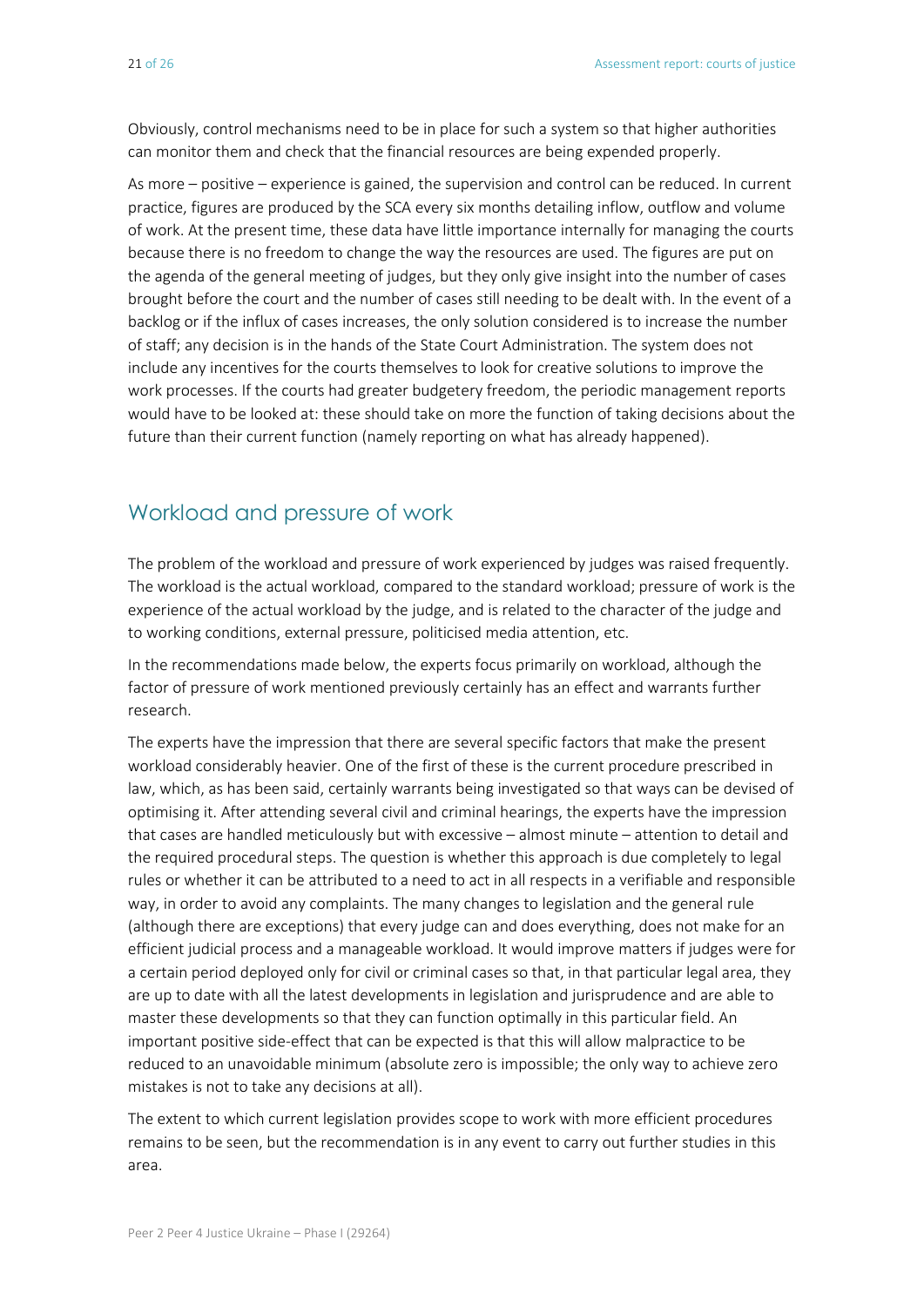A second factor that adds considerably to the actual workload is the fact that many judges are awaiting a new appointment after the expiry of their five-year term. All these judges are precluded from conducting hearings or passing judgements, and writing drafts for colleagues is only rarely accepted. The reason given for this is that every judge has his own working method and style. This could raise a barrier to having confidence that experienced – temporarily former – colleagues are perfectly able to prepare a draft verdict that can withstand the test of criticism according to generally accepted standards of criticism. Furthermore, lawyers might make a point of the fact that somebody other than the judge who is responsible for the sentence predetermines the decision by preparing a draft verdict. The experts found that not all courts provide structural and active guidance to ensure that full use is made of these transition judges. The expectation is therefore justified that there is room for improvement on this point.

A third factor that could explain the high workload is the fact that the allocation of staff is based solely on the number of inhabitants of a district, and no other factors are taken into account. Historical information on the actual numbers of cases that can predict the volume of work in the subsequent year are not taken into account. Any relevant special circumstances, such as accessibility, the type of legal area (for example, complex land issues or urban criminality), are also disregarded. Consequently, the current level of staffing is regarded as unreasonable by the judges. This argument (the third factor) by the courts is also disputed by the SCA, who claim that other factors are taken into account. The experts were unable to verify the accuracy of these two assertions, but it is very telling that there should be such a difference in the insight of the two parties into and their assessment of the actual situation.

The experts are not sure whether the heavy workload also applies to the administrative staff, given the different reports that reached them. It seems clear that the workload of the judicial assistants keeps pace with the weight of the workload of the judges. On a positive note, there is a regular career path for administrative workers (general workers at the court for the intake of cases and the secretary to the judge), via judicial assistant to the position of judge. Support staff are highly qualified, and although they are poorly paid, they are proud of the work they do and almost without exception they dream of becoming a judge. Judicial assistants, through selection and the personal choice of the judge, have positioned themselves for a judicial appointment. They, too, experience a heavy workload, but they gave the experts the impression that they are happy to accept the situation, even if this is only in order to avoid damaging their chances.

The experts noted that the present situation is regarded with some apathy. The first step to breaking down this attitude is on the one hand to make a plan to develop norms for a professionally accepted workload and on the other hand to chart the actual workload. Such a study should investigate the precise consequences of the above-mentioned factors on the workload, and how these can be minimized. Dutch experts in this field could provide assistance with this study.

In any event, it is likely that only minimal change is possible at regional level through national legislation but a start could be made on charting which fixed rules apply in allocating staff, which of these rules are based on legislation, what the relevant policy is and which specific elements could be considered in order to arrive at a fairer system.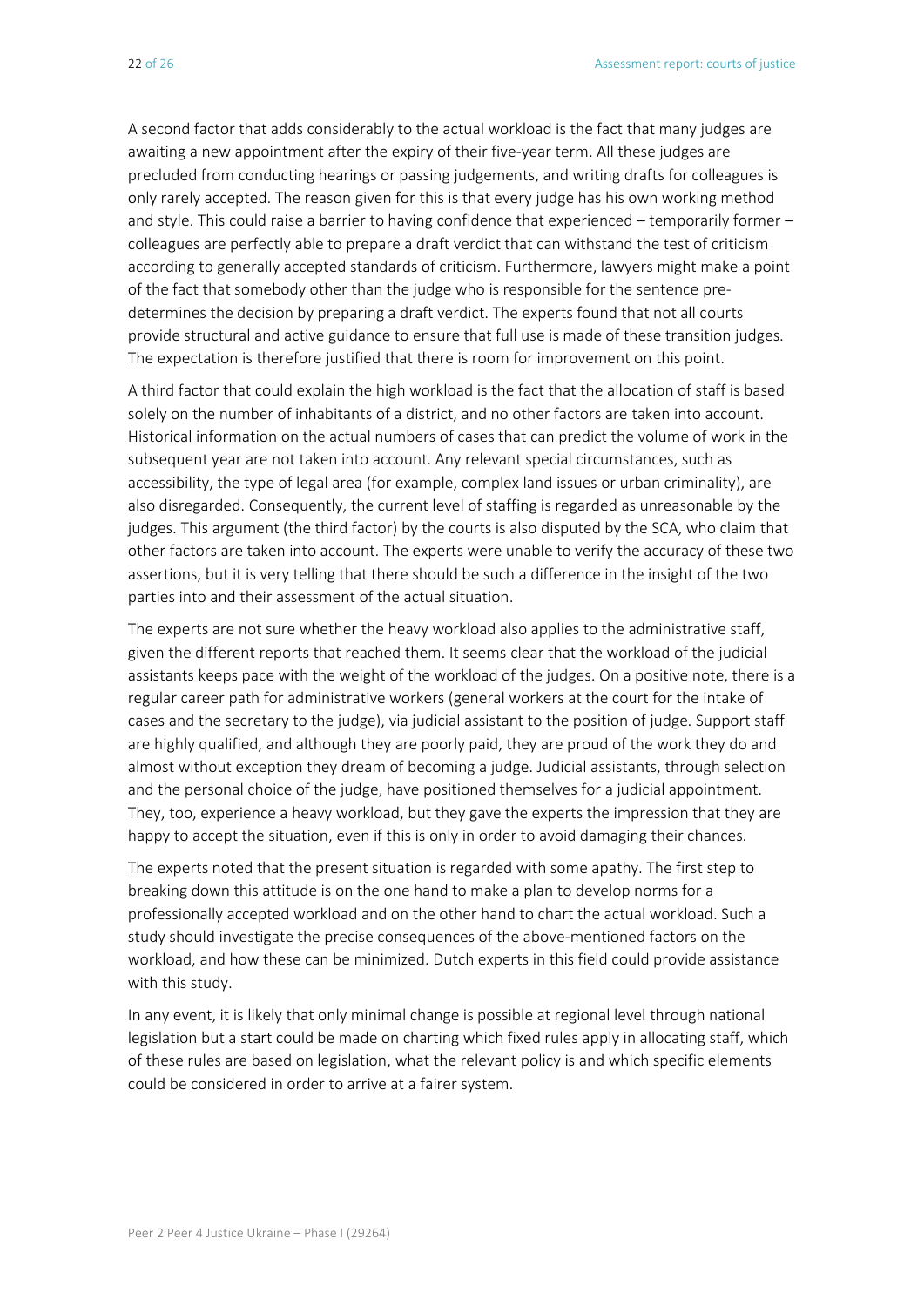# 8. Summary of recommendations

#### Press and public information

A programme should be developed whereby the experience gained in the Netherlands can be conveyed in a focused manner to a select group of media judges in the Lviv region. The press spokesperson for the appeal court in Lviv should be involved because, with her professionalism, she can play a permanent role in the communication from the courts in the region. Efforts should be made to make sure that Dutch knowledge and experiences are conveyed to the media judges selected for the pilot.

### Effectiveness of the judicial system

A programme should be initiated to chart and improve the working processes in a number of courts in the region. Dutch experts should be involved who have experience with analysing the different steps taken in a legal process and who have discovered what works in practice and what does not. The authorities should see what can be achieved by the courts themselves within the existing legislation and ensure that a phased list is drawn up of useful modifications to the policies of higher authorities or legislation.

### Financing and management of the courts

A limited experiment should be designed where, with the input of Dutch expertise, it is possible for a small number of courts in the Lviv region to start to take responsibility for part of the budget allocation. This budget can be a percentage of a dedicated part, should be allocated on an annual basis and can be expended as the courts see fit. The aim is for the courts to ultimately have the opportunity to use the available resources differently from the purpose for which the resources were initially provided, budgeted and allocated, according to their own needs and priorities; the available resources will then be used effectively and efficiently. The control mechanisms required should be explained so that such a system can be monitored by higher authorities to ensure that the financial resources are being expended properly. In the first phase, aiming for consensus with regard to the follow-up steps should be avoided in order to avoid this recommendation immediately coming to a standstill out of fear of the unknown. A good planning and control cycle should be devised that actually gives the courts insight into operational management and the opportunities for making adjustments in the course of the year.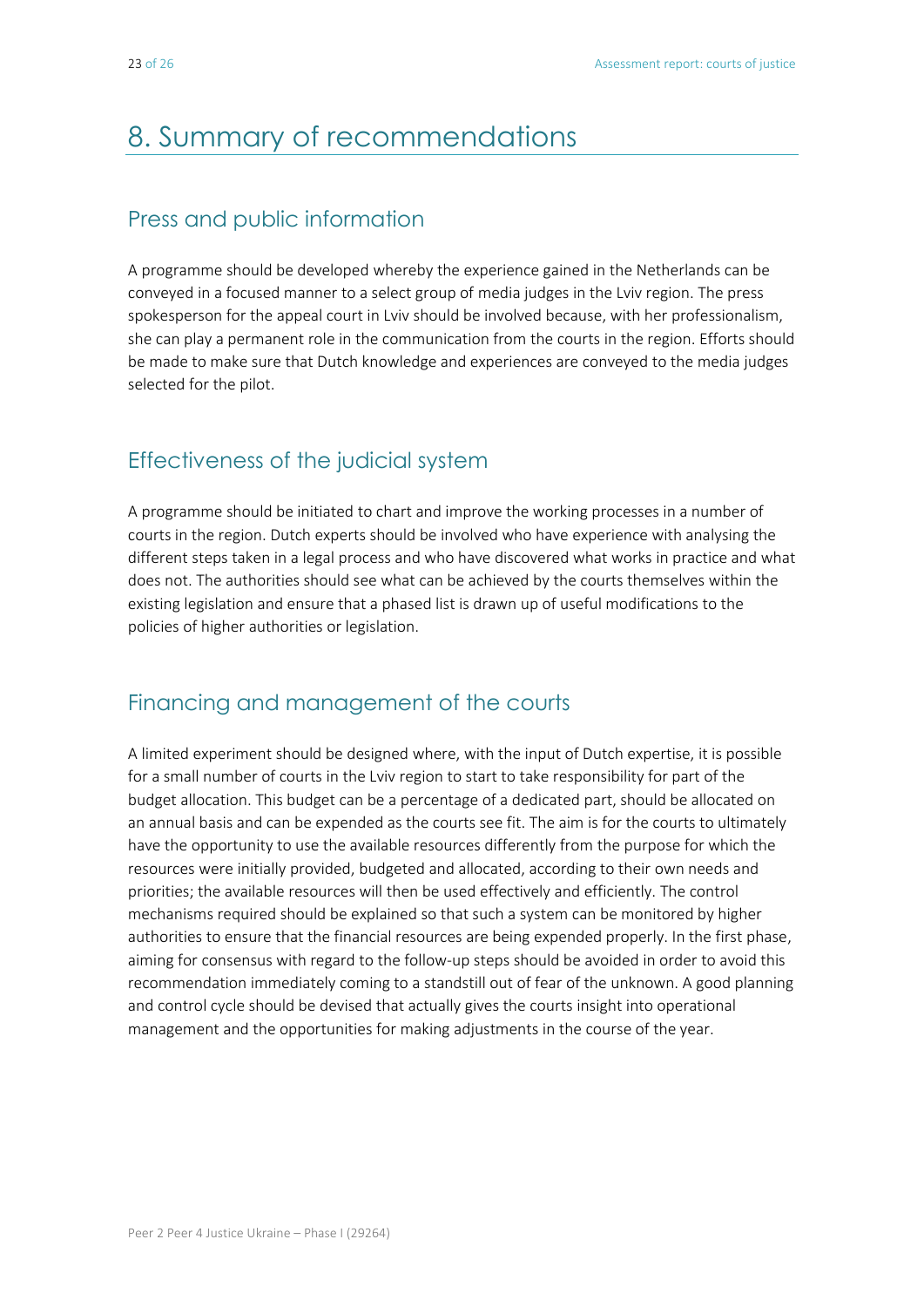#### Workload and pressure of work

We recommend making a plan to on the one hand develop norms for a professionally accepted workload and on the other hand to chart the actual workload. A summary should be made of the factors that are responsible for the pressure of work experienced. Particular attention should be paid to the indicators that are important for determining the staff structure/staffing levels at the courts and proposals drawn up for making these issues more effective and fairer. It would be wise to talk with lawyers to give them an insight into judicial working methods and explore to what extent they can accept further forms of delegation to transition judges and judicial assistants and what conditions have to be taken into consideration if this is to be realised. Staff (judges and experts in the field of work processes) from the Dutch judicial system (*de Rechtspraak)* could be involved who have experience in improving work processes and developing professional standards.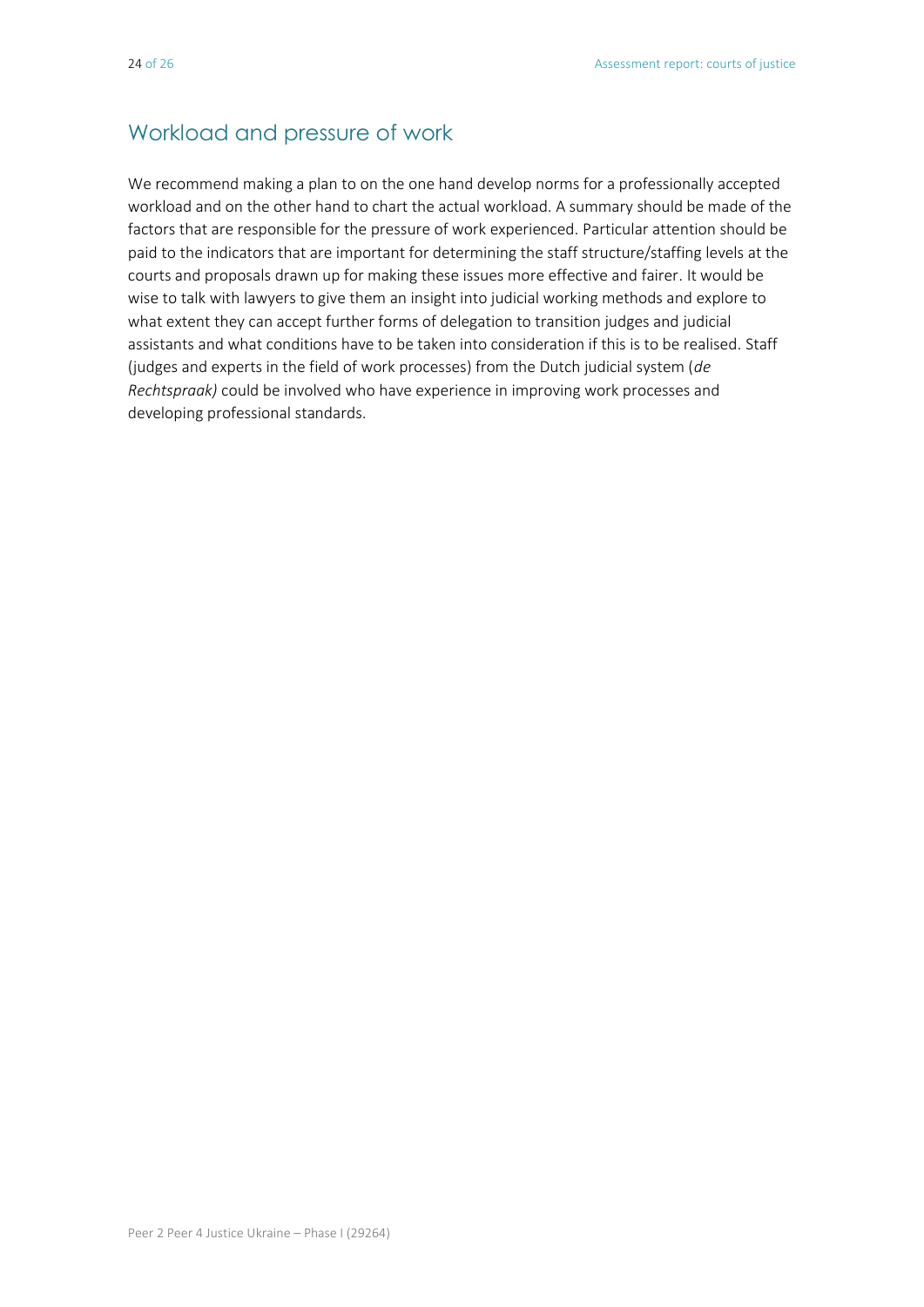# 9. In conclusion

As regards the implementation of the recommendations, the experts have refrained from making suggestions for working methods that are available and that offer an optimum likelihood of success. It is in the first place important that the recommendations are discussed in the relevant bodies and endorsed by them. The experts do want to emphasise in advance that the recommendations require a firm basis of support in order to be successful, and all the expertise and practical knowledge available in the courts will need to be applied. This means that not only will the judges be consulted, but also the administrative workers and judicial assistants, who generally have a good idea of what has to be improved and how. Obviously, these members of staff should be involved according to their expertise and enthusiasm. It should be borne in mind that only willing volunteers will create a positive environment for success. It is also important that persuasive and timely discussions should be held with the bodies that will play a role in implementing the recommendations. If these bodies cooperate, the chance of success will be considerably greater; conversely, the possibility of resistance cannot be excluded, which represents a risk for the success of the recommendations. In any event, resistance must be factored in from the outset. Not everyone within the courts will be immediately enthusiastic. We know from experience that there is always a group of people who want things to remain the same, but there will also be a group that is enthusiastic about getting down to work. The advice from the experts is not to neglect the disinclined, but to work mainly with those individuals who see opportunities. This is an important pre-condition for success.

Naturally, the experts hope that this report will make a contribution to strengthening the judicial system in the Lviv region, and that this will ultimately spread throughout Ukraine. If the recommendations are followed up, this will not be a rapid process. The many actions to be set in motion will take time and there will undoubtedly be setbacks and failures. The experts are convinced that there are good oportunities, but it is also an enormous task to convert opportuities into successes.

The experts understand that this report in its definitive form will be presented to the discussion partners in the region and that a round table meeting will be organised by CILC and CJS. The experts believe it will be useful for them to be present to answer for their findings where necessary and to explain their recommendations. During the round table discussions agreements will have to be made that are as concrete as possible to allow the Ministry of Foreign Affairs, which is funding the project, to take a responsible positive decision about the following phase of the project. The experts do not hesitate to state that one result of this mission is that expectations of the discussion partners in Ukraine have been raised, although in every discussion it has been made clear that there is as yet no fiat on the follow-up steps. It is now up to the discussion partners themselves during the round table discussions to assure the provider of the subsidy that this is a promising project that warrants being implemented.